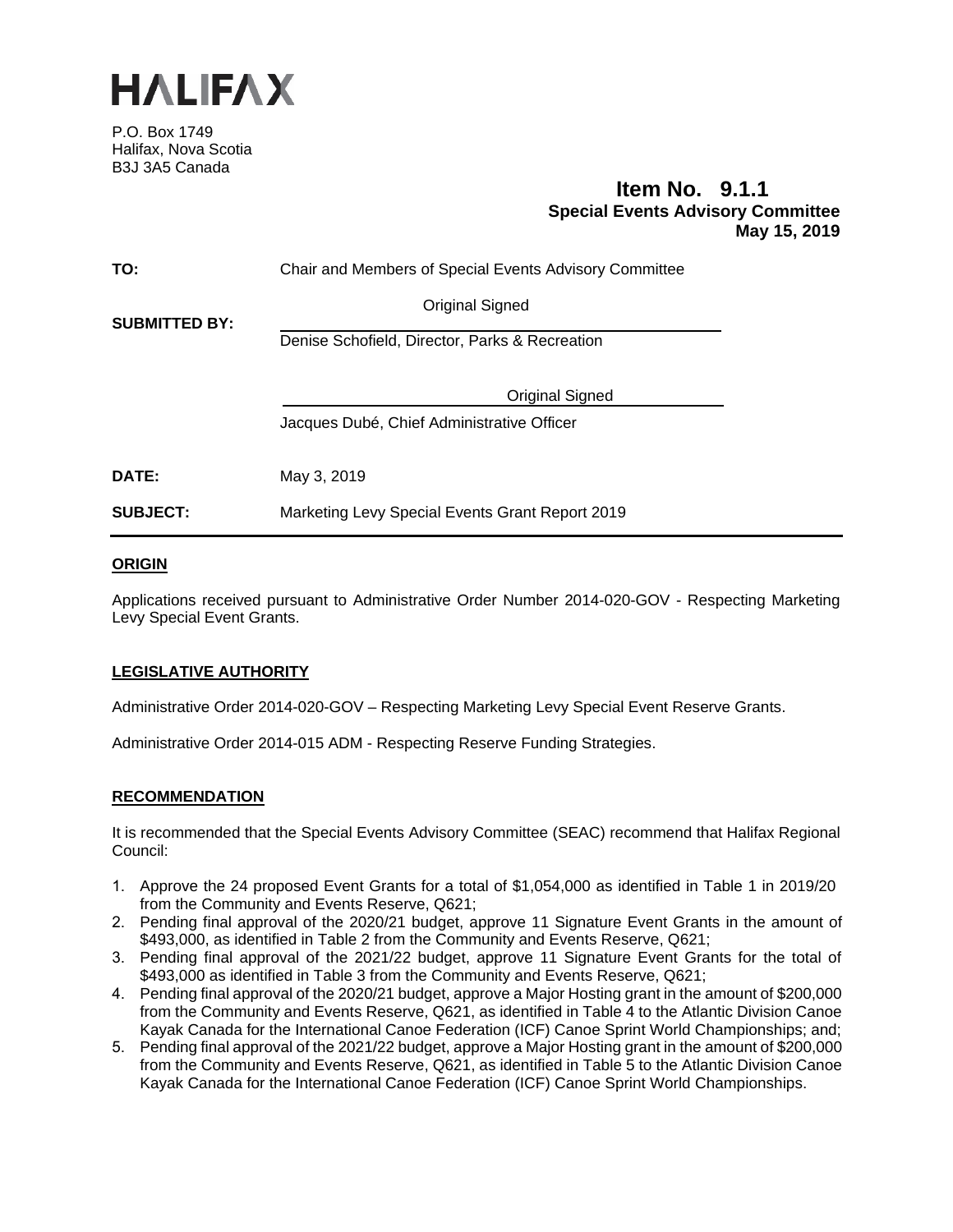# **BACKGROUND**

This report outlines the recommended Marketing Levy Special Events (MLSER) grant awards for applications submitted to the 2019/20 intake. All recommendations respecting allocations of the MLSER are governed by AO 2014-020-GOV Respecting Marketing Levy Special Event Reserve Grants. Funding is provided from the Community and Events Reserve (Q621); an "Opportunity" reserve. The business case, approved by Regional Council, defines the purpose of the reserve as follows:

- To provide funding to attract and host exceptional, large-scale sporting events and tourism events that create significant economic impacts; promote Halifax as a multi-experiential event destination; and attract tourists to HRM for multiple day visits;
- To provide funding to community non-profit and public institutions in support of major capital initiatives by facilitating the development of significant community infrastructure to realize tangible cultural, and economic impacts on a national, provincial, regional or sectoral scale; and
- To provide funding to support the principles and objectives of the Cultural Plan and the HRM Public Art Policy.

The applicants to the 2019/20 program are assessed under the newly revised Administrative Order (AO) 2014-020-GOV Respecting Marketing Levy Special Event Reserve Grants. Below is a short history of the revisions to the overall granting program framework.

### **2016 AO Revisions Results**

In 2016, Regional Council approved new program categories with new criteria and a scoring system primarily focused on data driven economic and tourism impacts. The new approach resulted in funding reductions for some annual events and the impact of those reductions, in some cases by significant amounts, has been noted each year of the 3-year cycle as causing challenges, particularly for events with sizeable municipal services costs. While an incremental funding formula was recommended and approved to provide time for the organizations to adjust to the reduced award amounts, there were enough difficulties experienced by events in the Signature program for staff to revisit this approach.

Staff has reviewed the rationale for this phased reduction approach and acknowledge that the overall conditions for organizations to attract other additional sources of funding through corporate sponsorship, fundraising and/or with other levels of government remains a challenge; therefore, no phased funding reductions are proposed for Signature events in the upcoming cycle. Notwithstanding, HRM strongly encourages event organizations to seek additional funding or make necessary program adjustments as SEAC's focus remains building financial capacity to develop new and emerging events in HRM, and to position the municipality with the financial capacity to attract and host major event opportunities.

### **Recap of 2018 AO Revisions**

In June 2018, Regional Council approved further amendments to AO 2014-020-GOV. The revisions focused on 3 principal areas:

- 1) distinction between annual events and one-time event funding;
- 2) program budget minimums; and
- 3) a more flexible application and intake process.
	- 1. Distinction between annual events and one-time event funding

In discussions with SEAC, it was agreed the program categories were confusing, and possibly restricting, as funding was available to annual and one-time events in the same program stream. One-time events are non-annual, and the only program which funded both annual and non-annual was the Tourism Event program. SEAC proposed a 'two-bucket' approach; one stream to which annual events are eligible to apply, and another stream for one-time (non-annual) events eligible for funding. The below chart summarizes these approved changes: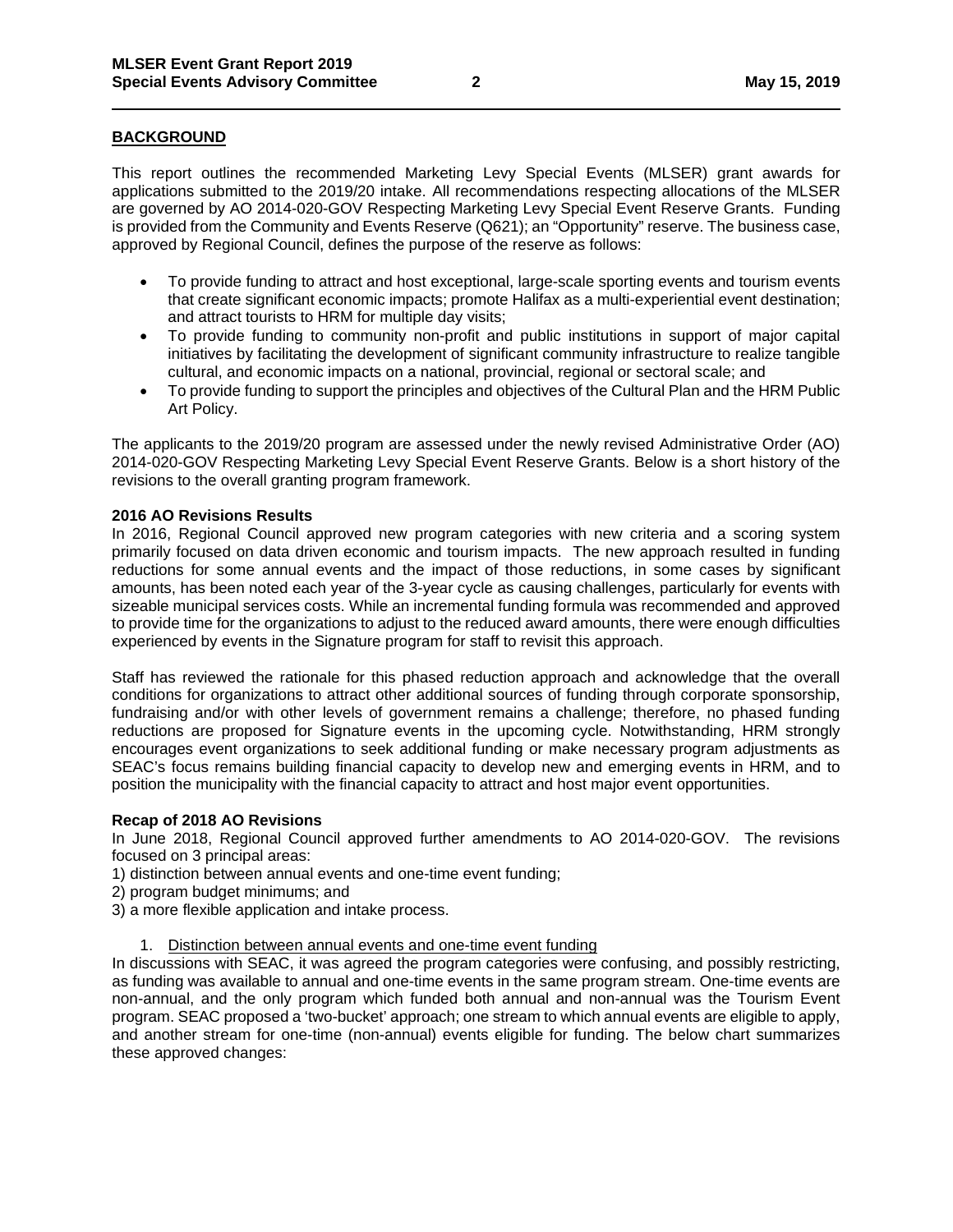

### *The Distinguished Events Program*

This program replaces the former Tourism program and supports non - annual events that have high potential for national and/or international exposure, and an ability to encourage multi-day visits. Emphasis will be on events of such significance that they provide HRM a competitive advantage, and national and international renown.

### 2. Program Budget Minimums

The program budget minimums have been lowered for both the "Distinguished" and "Signature" Events programs. The Distinguished Events program budget minimum is \$50,000, reduced from \$300,000. This change allows midsize events, such as regional/national sporting championships with strong room nights, to be eligible for funding. The Signature program has been lowered from \$500,000 to \$100,000.

### 3. Flexible Intake

Both staff and SEAC noted that offering one intake period per year was contrary to key principles of the event grant programs which are to be flexible and responsive to the needs of the events community, especially regarding hosting sporting opportunities. Therefore, both Emerging Events and Distinguished Events programs will now offer 2 intakes per year. The Signature program maintains 1 intake every 3 years and there is an open intake for events applying to the Major Hosting program.

### **Program Allocations**

In 2016, SEAC recommended guidelines to set the maximum funding award amounts in each program, as well as a maximum allocation for each program. The program allocations were established to ensure \$400,000 of the total MLSER funding would be earmarked for investment in future Major Hosting event opportunities.

The maximum grant amounts for each of the programs are as follows:<br>• Emerging Events: \$25,000

- **Emerging Events:**
- Distinguished Events: \$ 50,000
- Signature Events: \$100,000

The total allocation for each program is as follows:

- Emerging Events: \$ 100,000
- Distinguished Events: \$ 250,000
- Signature Events: \$ 500,000

The Major Hosting Event program does not have a maximum grant award or program budget.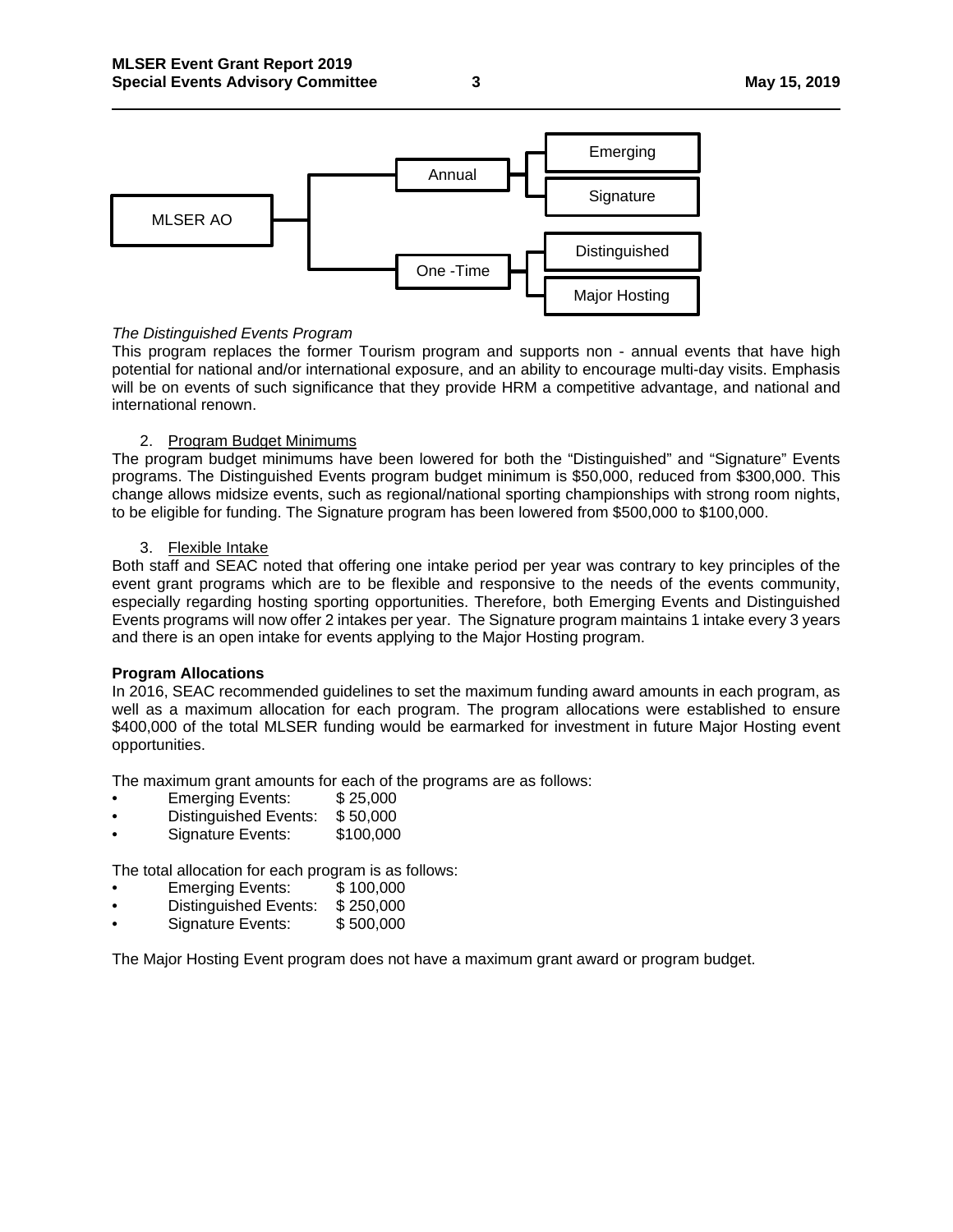### **DISCUSSION**

As stated there are 4 programs under the MLSER program:

- Emerging Events supports organizations that bring or create a developing event with potential and have a minimum budget of \$50,000;
- Distinguished supports one-time events that have a minimum budget of \$50,000;
- Signature Events supports large scale, annual events that have been in existence for 5 years and have a minimum budget of \$100,000;
- Major Hosting Events supports organizations bidding on the rights to host major events that draw tourists, have a minimum budget of \$500,000, and are in receipt of funding from other levels of government.

The AO also states that HRM "may provide sustainable funding up to a maximum of three (3) years" to events in the Emerging and Signature categories to assist with the sustainability of events.

### **2019/20 Applications**

Information on the current applications can be found in Attachment 1 and the 2018 final report summaries can be found in Attachment 2. There were 25 applications in total submitted to the 2019/20 program, with 1 application withdrawn by the organization.

### **Eligibility**

Based upon the eligibility criteria, 24 events are deemed eligible.

### Ineligible

There are no ineligible event applications for the 2019/20 program.

### Major Hosting Events Applications

There is 1 application submitted for funding for the Major Hosting Events Program: 2022 ICF Canoe Sprint World Championships.

### Evaluation

As per the AO, all applications are evaluated based on tourism impact, economic impact and media/exposure. Other key elements that are considered include the financial stewardship and governance of the event organization, as well the prestige the event offers to enhance Halifax's reputation as a successful event destination. In addition, events applying to the Emerging and Major Hosting programs are assessed on funding commitments from other levels of government.

- Tourism impacts are assessed based on room nights (guaranteed and estimated), along with seasonality and location (urban vs suburban vs rural).
- Economic impacts are assessed by applying *an industry recognized economic assessment* tool.
- Media impacts (enhanced visibility of the Municipality) are assessed using information outlined in proposed media plans representing live streaming, television broadcasts and social media campaigns.

### Destination International's Event Impact Calculator (EIC)

Staff worked in partnership with Discover Halifax (DH) to use a different economic assessment tool for the 2019/20 intake - Destination International's Event Impact Calculator (EIC). This online tool provides localized metrics on the value of meetings, conventions and for sporting, festival and cultural events in which the basic parameters of an event are translated into a full economic impact analysis. The system provides an economic impact analysis of an event focusing on business sales by industry and source, the impact of sales on jobs, wages, and local taxes, as well as the return on investment against hosting costs and incentives.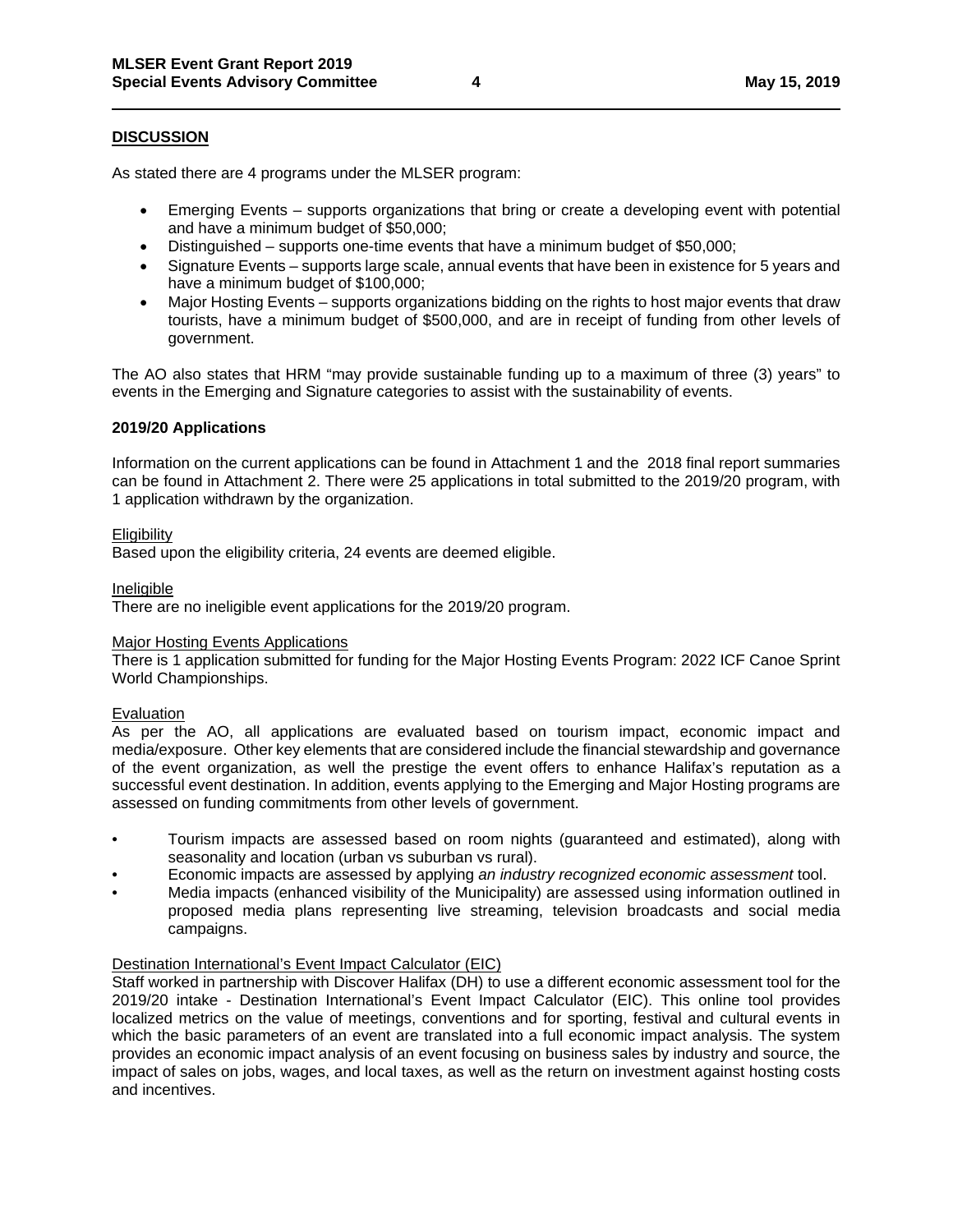The reason for not using STEAM was based foremost on a fee of \$3,000 per STEAM assessment that was quoted by the Canadian Sports Tourism Association (CSTA). This rate was cost prohibitive considering it was an unbudgeted amount and HRM has 25 applications to assess. Use of an alternative economic assessment tool is permitted under Section 9 (h) of AO 2014-020-GOV that states: "*completion of an economic impact analysis, such as the Sport Tourism Economic Assessment Model (STEAM) or an alternate industry recognized economic assessment tool as approved by staff".*

Essentially the two models deliver similar results in forecasting the economic value of hosted events. One difference between STEAM and DH's EIC is the DH model's underlying costing values and resulting multipliers are specifically tailored to Halifax. Destinations International and the Oxford Group were provided with an extensive Halifax data set. The STEAM model is a 'Provincial' model and thus some of the outputs will differ due to the influence of input cost data and resultant multipliers being based on Province wide values.

Staff applied this predictive economic assessment system for the 2019/20 application process and with ongoing support from DH may continue its use depending on results from ongoing testing and validation. Staff at Events Nova Scotia shared the STEAM of the 2022 ICF Canoe Sprint World Championships (Attachment 3). The STEAM assesses the total net economic activity (GDP) supported by the event is expected to reach \$10,502,925 for Canada as a whole, \$8,647,023 for Nova Scotia and \$6,587,087 for Dartmouth. This is compared to the EIC denoting a localized economic impact of \$8,503,792 found in Attachment 1.

| 2019/2020 Proposed MLSER Grant Awards - Q621                        |                                    |                                   |                                   |  |  |
|---------------------------------------------------------------------|------------------------------------|-----------------------------------|-----------------------------------|--|--|
|                                                                     | 18/19                              | 2019/20                           | 2019/20                           |  |  |
|                                                                     | Grant                              | <b>Request</b>                    | <b>Proposed</b>                   |  |  |
| New/Emerging Program - Maximum program funding \$100,000            |                                    |                                   |                                   |  |  |
|                                                                     |                                    |                                   |                                   |  |  |
| Halifax Urban Folk Festival (year 3)                                | \$<br>13,000                       | 13,000<br>\$                      | \$<br>13.000                      |  |  |
| Mackenzie Tour Celebrity Pro-Am Golf Tournament                     | N/A                                | \$<br>50,000                      | \$<br>15,000                      |  |  |
| <b>Total New/Emerging</b>                                           | \$<br>13,000                       | \$<br>63,000                      | \$<br>28,000                      |  |  |
|                                                                     |                                    |                                   |                                   |  |  |
| Distinguished Program - Maximum program funding \$250,000           |                                    |                                   |                                   |  |  |
| <b>Atlantic Indigenous Games</b>                                    | N/A                                | \$<br>7.500                       | \$<br>7.500                       |  |  |
| Baseball Canada 16U Female Nationals                                | N/A                                | \$<br>10,000                      | $\overline{\mathbf{s}}$<br>10,000 |  |  |
| Canada Cup - Volleyball                                             | N/A                                | \$<br>8,000                       | \$<br>8,000                       |  |  |
| Field Lacrosse Festival & International Professional Field Lacrosse | \$<br>10,000                       | \$<br>50,000                      | $\overline{\mathbf{s}}$<br>10,000 |  |  |
| Men's U19 World Floorball                                           | N/A                                | \$<br>50,000                      | \$<br>20,000                      |  |  |
| Maritime Race Week                                                  | $\overline{\mathcal{S}}$<br>15,000 | \$<br>34,000                      | \$<br>15,000                      |  |  |
| Rugby Festival & International Men's Rugby Match                    | $\overline{\mathcal{S}}$<br>50,000 | \$<br>50,000                      | $\mathbb{S}$<br>25,000            |  |  |
| Soccer Festival & Professional Soccer Friendly                      | (2017/18)<br>\$<br>50,000          | \$<br>50,000                      | \$25.000                          |  |  |
| Sole Sister's Women's 5K Run                                        | $\overline{\mathbb{S}}$<br>7.500   | \$<br>15,000                      | \$<br>7.500                       |  |  |
| Slo-Pitch National CoEd National Championships                      | N/A                                | \$<br>11,856                      | $\overline{\$}$<br>5,000          |  |  |
| <b>Total Distinguished</b>                                          | \$132,500                          | \$<br>286,356                     | \$133,000                         |  |  |
|                                                                     |                                    |                                   |                                   |  |  |
| Signature Program - Maximum program funding \$500,000               |                                    |                                   |                                   |  |  |
| Scotiabank Bluenose Marathon                                        | \$<br>43,500                       | 100,000<br>\$                     | 50,000<br>\$                      |  |  |
| <b>Cheer Expo</b>                                                   | \$<br>35,000                       | \$<br>85,000                      | 35.000                            |  |  |
| <b>EPIC Dartmouth</b>                                               | \$<br>27,000                       | $\overline{\mathbf{e}}$<br>60,000 | \$<br>27,000                      |  |  |
| <b>FIN Atlantic Film Festival</b>                                   | \$<br>40,000                       | $\overline{\mathbf{e}}$<br>60,000 | $\overline{\mathbb{S}}$<br>40,000 |  |  |
| Hal-Con                                                             | \$<br>45,000                       | $\overline{\$}$<br>80,000         | \$<br>45,000                      |  |  |
| <b>Halifax International Buskers Festival</b>                       | \$<br>50,000                       | $\overline{\$}$<br>65,000         | $\overline{\mathbb{S}}$<br>50,000 |  |  |
| <b>Halifax Comedy Festival</b>                                      | \$<br>23,000                       | $\overline{\$}$<br>30,000         | $\overline{\mathbb{S}}$<br>25,000 |  |  |
| <b>Halifax Jazz Festival</b>                                        | \$<br>45,000                       | \$<br>60,000                      | \$<br>45,000                      |  |  |

**Table 1**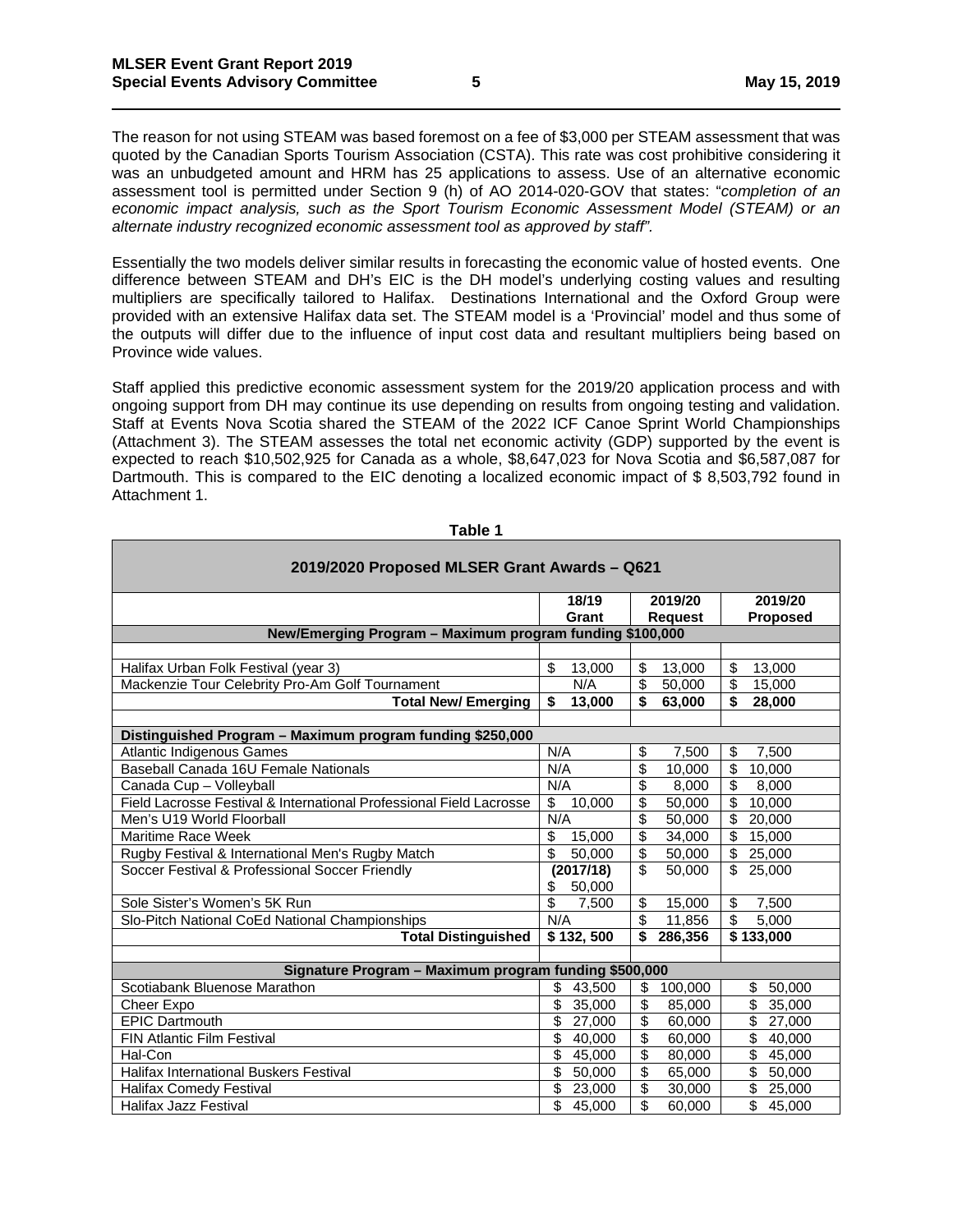| Halifax Pop Explosion                                | 32,000<br>\$ | \$<br>60,000   | 32,000<br>\$ |
|------------------------------------------------------|--------------|----------------|--------------|
| Royal Nova Scotia International Tattoo               | \$<br>94,000 | \$<br>270,000  | \$<br>94,000 |
| Shearwater East Dartmouth Minor Hockey Association   | 50,000<br>S  | \$<br>50.000   | \$<br>50,000 |
| <b>Total Signature</b>                               | \$484,500    | 920,000<br>\$  | \$493,000    |
|                                                      |              |                |              |
|                                                      |              |                |              |
| Major Hosting Program - No program Maximum           |              |                |              |
| 2022 ICF Canoe Sprint World Championships - Canoe 22 | N/A          | 968,999<br>\$. | \$400,000*   |
|                                                      |              |                |              |
| <b>Total Major Hosting</b>                           |              | 968,999<br>S   | \$400,000    |
|                                                      |              |                |              |
| TOTAL                                                | \$630,000    | \$2,238,355    | \$1,054,000  |

**\***Additional funding of \$200K recommended in fiscal years 2020/21 and 2021/22 for a total recommended grant of \$800,000.

### **Current Multi-Year Funding Events**

### Results of 2016/17-2019/20 New/Emerging Events Program

Of the 4 events that received funding in the 2016/17 newly designed program, 1 event did not take place in either year two or three. Spur Festival was awarded \$6,000 annually (for 3 years); however, the event only occurred in 2016, with only one year of funding released. Attempts by staff to contact organizers to assist with any challenges over the past 2 years have been unsuccessful. The Groundswell Music Festival was held for 2 years of its 3-year cycle with 2-year funding released. In 2018, the organizers confirmed they had chosen to hold a large-scale music performance instead of a festival as a fundraising event for Diabetes Canada which does not meet the criteria for this program. The Halifax Urban Folk Festival is in year 3 of its 3-year funding cycle and its audience numbers are increasing incrementally each year.

### Signature Event Grants

For the 2019/20 intake, 11 applications have been assessed for the Signature Events program, as outlined in Table 2. In Table 3, pending final approval of the 2020/21 and the 2021/22 budget, events will continue to receive payments in the 3-year cycle unless there are significant changes to the program noted through the final reporting requirements.

| 2019/2020 Proposed Signature Grant Awards - Q621 |                    |               |                |  |  |
|--------------------------------------------------|--------------------|---------------|----------------|--|--|
|                                                  | <b>18/19 Grant</b> | 19/20 Request | 19/20 Proposed |  |  |
|                                                  |                    |               |                |  |  |
| Scotiabank Bluenose Marathon                     | \$                 | \$            | \$             |  |  |
|                                                  | 43,500             | 100,000       | 50,000         |  |  |
| <b>Cheer Expo National Championships</b>         | \$                 | \$            | \$             |  |  |
|                                                  | 35,000             | 85,000        | 35,000         |  |  |
| <b>EPIC Dartmouth</b>                            | \$                 | \$            | \$             |  |  |
|                                                  | 27,000             | 60,000        | 27,000         |  |  |
| <b>FIN Atlantic Film Festival</b>                | \$                 | \$            | \$             |  |  |
|                                                  | 40,000             | 60,000        | 40,000         |  |  |
| Hal-Con                                          | \$                 | \$            | \$             |  |  |
|                                                  | 45,000             | 80,000        | 45,000         |  |  |
| <b>Halifax International Buskers Festival</b>    | \$                 | \$            | \$             |  |  |
|                                                  | 50,000             | 65,000        | 50,000         |  |  |
| Halifax Comedy Festival                          | \$                 | \$            | \$             |  |  |
|                                                  | 23,000             | 30,000        | 25,000         |  |  |
| <b>Halifax Jazz Festival</b>                     | \$                 | \$            | \$             |  |  |
|                                                  | 45.000             | 60,000        | 45,000         |  |  |
| Halifax Pop Explosion                            | \$                 | \$            | \$             |  |  |
|                                                  | 32,000             | 60,000        | 32,000         |  |  |
| Royal Nova Scotia International Tattoo           | \$                 | \$            | \$             |  |  |
|                                                  | 94,000             | 270,000       | 94,000         |  |  |
| Shearwater East Dartmouth Minor Hockey           | \$                 | \$            | \$             |  |  |
|                                                  | 50.000             | 50,000        | 50,000         |  |  |
| Association                                      |                    |               |                |  |  |
|                                                  |                    |               |                |  |  |
| Total                                            | \$484.500          | \$<br>920,000 | \$<br>493,000  |  |  |

| . |                                              |
|---|----------------------------------------------|
|   | Table 2                                      |
|   | 19/2020 Proposed Signature Grant Awards - Q6 |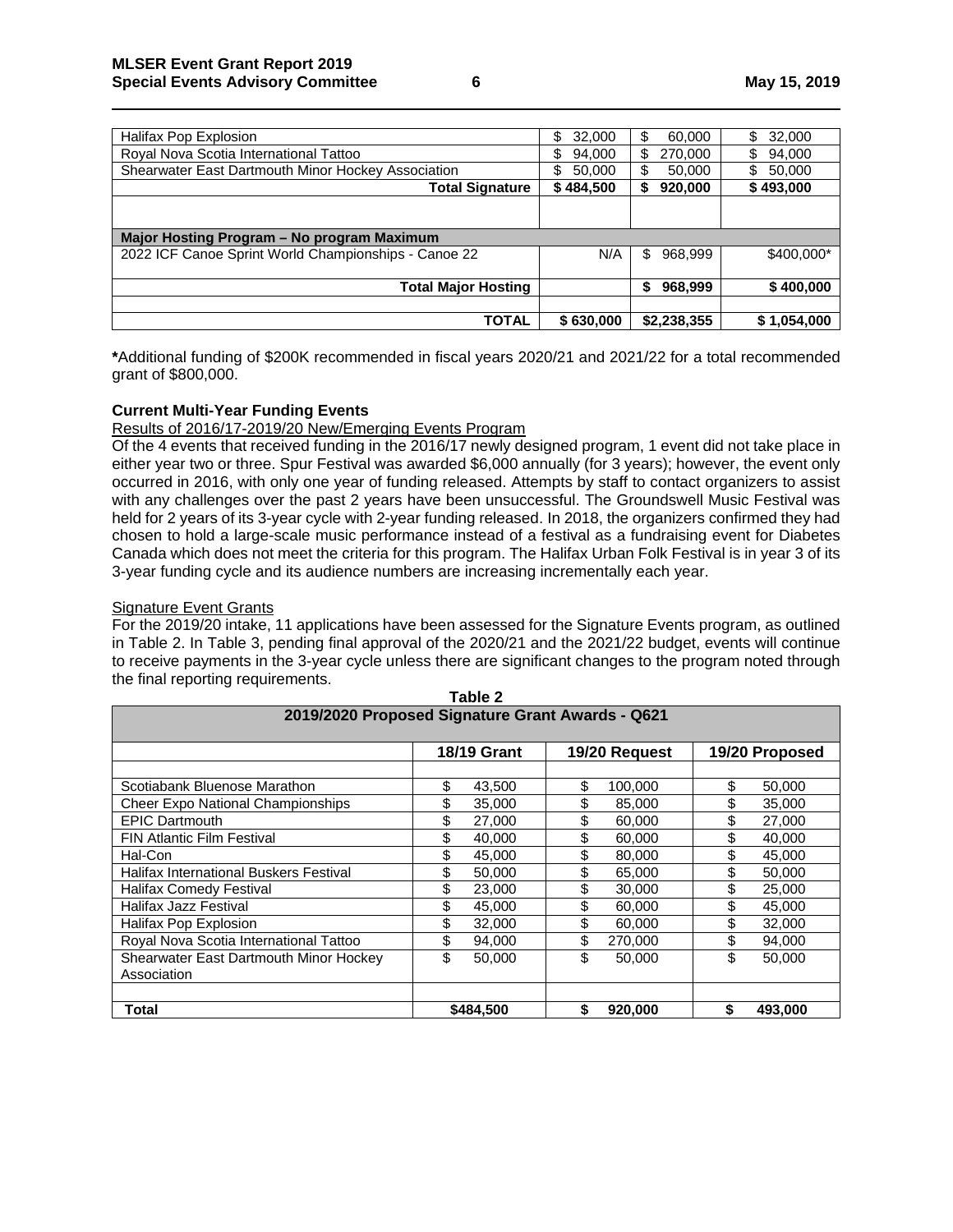| Table 3                                            |                  |                  |  |  |  |
|----------------------------------------------------|------------------|------------------|--|--|--|
| 2020/21 & 2021/22                                  |                  |                  |  |  |  |
| <b>Proposed Signature Grant Awards - Q621</b>      |                  |                  |  |  |  |
|                                                    | 2020/21 Proposed | 2021/22 Proposed |  |  |  |
| Scotiabank Bluenose Marathon                       | \$<br>50,000     | 50,000           |  |  |  |
| Cheer Expo                                         | \$<br>35,000     | \$<br>35,000     |  |  |  |
| <b>EPIC Dartmouth</b>                              | \$<br>27,000     | \$<br>27,000     |  |  |  |
| <b>FIN Atlantic Film Festival</b>                  | \$<br>40,000     | \$<br>40.000     |  |  |  |
| Hal-Con                                            | 45,000           | \$<br>45,000     |  |  |  |
| Halifax International Buskers Festival             | 50.000           | \$<br>50,000     |  |  |  |
| <b>Halifax Comedy Festival</b>                     | \$<br>25,000     | \$<br>25,000     |  |  |  |
| <b>Halifax Jazz Festival</b>                       | \$<br>45.000     | \$<br>45,000     |  |  |  |
| Halifax Pop Explosion                              | \$<br>32,000     | \$<br>32,000     |  |  |  |
| Royal Nova Scotia International Tattoo             | \$.<br>94.000    | \$<br>94.000     |  |  |  |
| Shearwater East Dartmouth Minor Hockey Association | \$<br>50.000     | \$<br>50,000     |  |  |  |
| <b>TOTAL</b>                                       | \$<br>493.000    | 493.000          |  |  |  |

### Major Hosting Event

The 2022 ICF Canoe Sprint World Championships "Canoe '22" will take place in August 2022 on Lake Banook and features 5 days of formal competition. It will feature the best flatwater canoe and kayak athletes from around the world from up to 90 countries. Able-bodied athletes will compete in kayak and canoe disciplines, and Paracanoe athletes will compete in KL and Va's classes (which resemble kayak and outrigger canoe events). This will be the third time the Senior World Championships will be hosted on Lake Banook with 1997 and 2009 being the previous years. Canoe '22 will offer free access to watch the events for majority of the seating, with one small section reserved for VIP and ticketed seating. The event estimates a total of 800 volunteers delivering 25,000 hours. More details on the event can be found on Page 9 of Attachment 1.

The total grant award is recommended in the amount of \$800,000. Release of the grant is recommended to be paid over 3 budget cycles. The first payment of \$400,000 is recommended to be approved from the current 2019/20 budget (Table 1). As identified in Table 4 the second payment of \$200,000 is recommended pending approval of the 2020/21 budget, and in Table 5 the final payment of \$200,000 is recommended pending approval of the 2021/22 budget.

| Table 4                                     |                         |         |  |  |
|---------------------------------------------|-------------------------|---------|--|--|
| 2020/21 Proposed Major Hosting Award - Q621 |                         |         |  |  |
| 2022 ICF Canoe Sprint World Championships   | $(total)$ \$<br>968.999 | 200,000 |  |  |
|                                             |                         | 200,000 |  |  |

| Table 5                                     |                         |         |
|---------------------------------------------|-------------------------|---------|
| 2021/22 Proposed Major Hosting Award - Q621 |                         |         |
| 2022 ICF Canoe Sprint World Championships   | $(total)$ \$<br>968.999 | 200,000 |
|                                             |                         | 200,000 |

### **FINANCIAL IMPLICATIONS**

The funding from the Hotel Marketing Levy is deposited in Q621 and withdrawals are approved by Regional Council, in accordance with AO 2014-020-GOV Respecting Marketing Levy Special Events Grants. Approved withdrawals that are not allocated to an event in the year the withdrawal is approved are allocated to the hosting commitment and funds are carried forward for the major hosting program. This supports the SEAC's commitment to accumulate funds to build capacity in the reserve to host "major" events that require significant hosting fees (i.e., Canoe 22). An annual reservation of \$400,000 is also allocated within the reserve for major event hosting opportunities.

All recommendations are subject to availability of MLSER reserve funds. With the approval of the 2019/20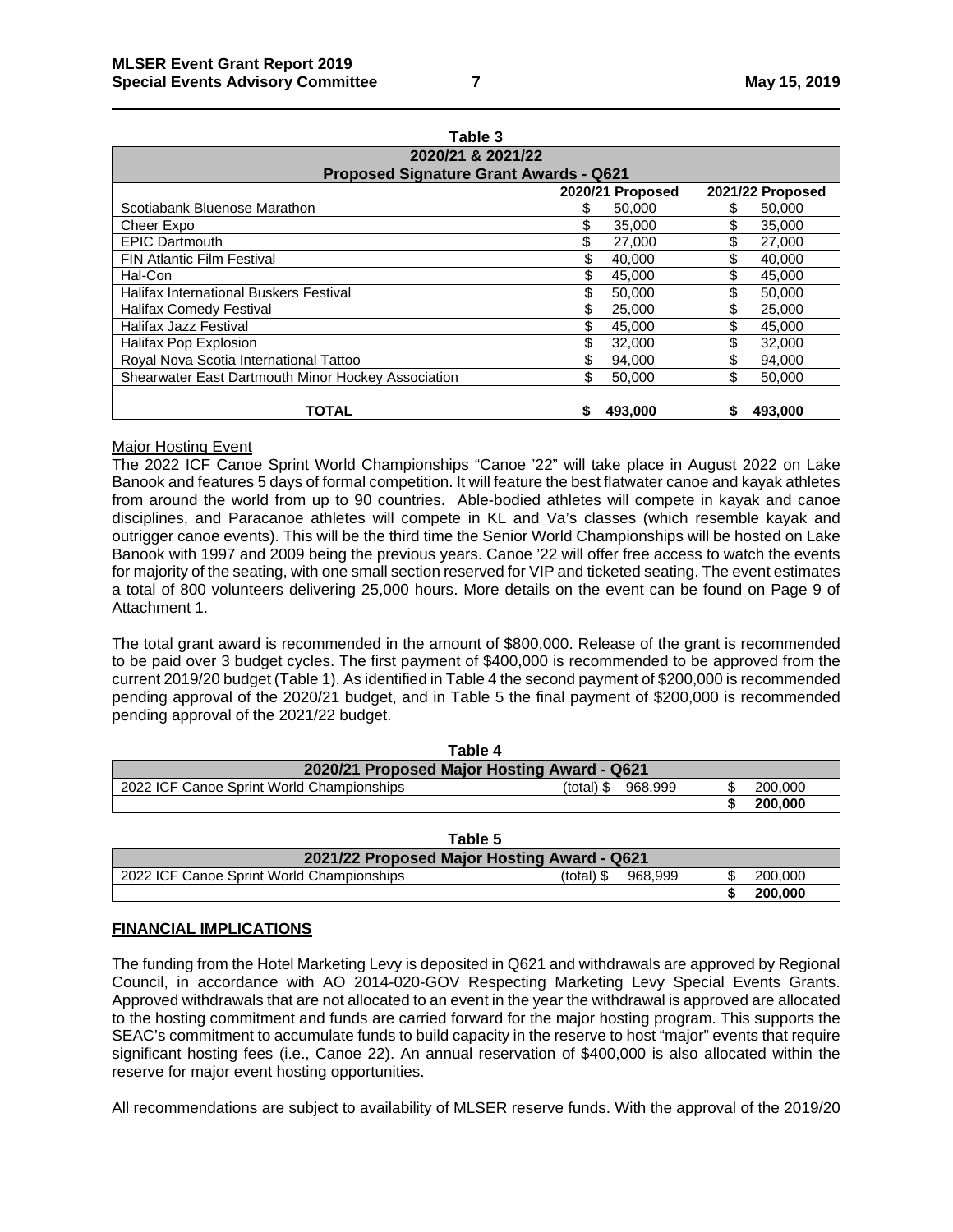Reserve budget, the funding is available in the Community and Events Reserve (Q621) with no additional increased withdrawal required. No applicants have any outstanding monies owed to the Municipality.

Net Reserve Balance, at March 31, 2019 **\$ 1,485,618** Budget Allocation 2019/20 **budget Allocation 2019/20 budget** Allocation 2019/20 Total budgeted withdrawals for  $2019/20$   $\qquad \qquad$   $\qquad \qquad$   $\qquad \qquad$   $\qquad \qquad$   $\qquad \qquad$   $\qquad \qquad$   $\qquad \qquad$   $\qquad \qquad$   $\qquad \qquad$   $\qquad \qquad$   $\qquad \qquad$   $\qquad \qquad$   $\qquad \qquad$   $\qquad \qquad$   $\qquad \qquad$   $\qquad \qquad$   $\qquad \qquad$   $\qquad \qquad$   $\qquad \qquad$   $\qquad \qquad$  Reserve projected net available balance, March 31/20\*  $$925,118$ 

\*Recommended 2019/20 grant awards as per this report \$1,054,000 are included in the total withdrawals for 2019/20. Subsequent reports will award the remaining funds.

### **RISK CONSIDERATION**

There are no significant risks associated with the recommendations in this Report. The risks considered rate Low. To determine this, consideration was given to financial and reputation risks.

### **COMMUNITY ENGAGEMENT**

SEAC includes members of the public.

### **ENVIRONMENTAL IMPLICATIONS**

None identified.

### **ALTERNATIVES**

Alternative 1: SEAC may choose to recommend that Regional Council amend the amount of any grant in accordance with AO 2014-020-GOV - Respecting Marketing Levy Special Event Grants.

### **ATTACHMENTS**

Attachment 1: 2019 Applicants Event Information Attachment 2: 2018/19 Tourism Event Program Final Report Information Attachment 3: STEAM 2022 ICF Canoe Sprint World Championships

A copy of this report can be obtained online at halifax.ca or by contacting the Office of the Municipal Clerk at 902.490.4210.

**\_\_\_\_\_\_\_\_\_\_\_\_\_\_\_\_\_\_\_\_\_\_\_\_\_\_\_\_\_\_\_\_\_\_\_\_\_\_\_\_\_\_\_\_\_\_\_\_\_\_\_\_\_\_\_\_\_\_\_\_\_\_\_\_\_\_\_\_\_\_\_\_\_\_\_\_\_\_\_\_\_\_\_\_**

Report Prepared by: Elizabeth Taylor, Manager, Culture & Events, 902.490.4387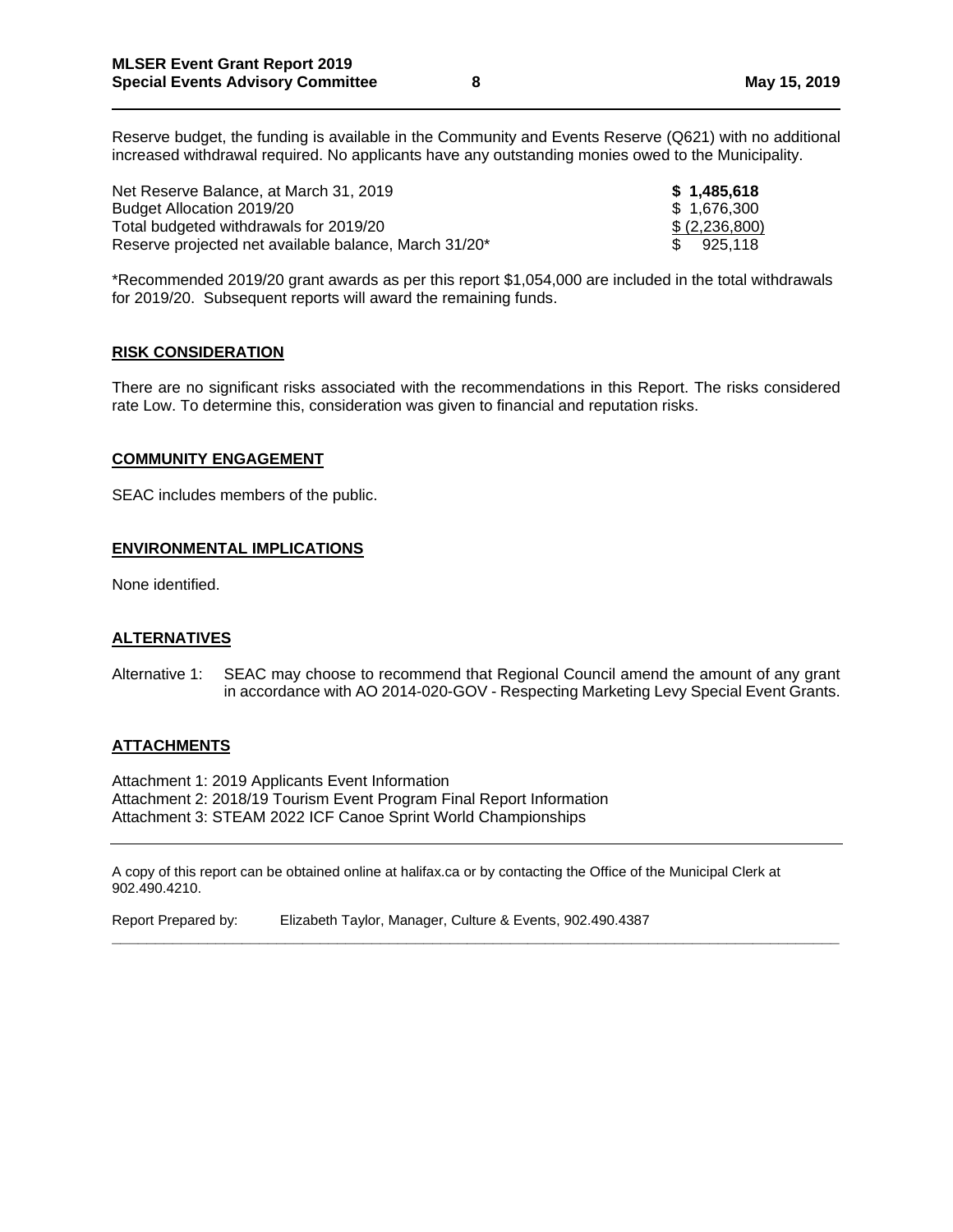### **EMERGING EVENTS**

| 1. Event:              | <b>Halifax Urban Folk Festival</b>         |
|------------------------|--------------------------------------------|
| Organization:          | <b>Halifax Urban Folk Festival Society</b> |
| Grant requested:       | \$15,000                                   |
| <b>Past Grant:</b>     | 2017 & 2018 - \$13,000                     |
| <b>Proposed Grant:</b> | $$13,000 - 3rd$ year of 3-year funding     |

|                  | <b>Budget</b> | Attendance | <b>Outside HRM</b> | <b>Room Nights</b> | <b>STEAM</b> |
|------------------|---------------|------------|--------------------|--------------------|--------------|
| <b>Estimated</b> | \$309,300     | 8,500      | ,500               | 200                | \$149.165    |

This event is proposed for August 25 - September 1, 2019, at various live music venues and outdoor spaces in Halifax. The purpose of the event is to present and celebrate outstanding songwriters from across Canada, and to provide an opportunity for unique musical experiences. The event estimates a total of 65 volunteers delivering 1,260 volunteer hours.

**Media Impact**: The event will offer some streaming via Facebook Live and will offer recorded videos on their YouTube Channel.

**2019 represents the third year of a 3-year funding commitment for this event.**

| 2. | Event:                  | <b>Mackenzie Tour Celebrity Pro-Am Golf Tournament</b> |
|----|-------------------------|--------------------------------------------------------|
|    | Organization:           | <b>Sports &amp; Entertainment Atlantic</b>             |
|    | <b>Grant requested:</b> | \$50,000                                               |
|    | <b>Past Grant:</b>      | \$N/A                                                  |
|    | <b>Grant Proposed:</b>  | \$15,000                                               |
|    |                         |                                                        |

|                                      | <b>Budget</b> | <b>Attendance</b> | HRM<br>Outside⊹ | <b>Nights</b><br><b>Room</b> | EIC         |
|--------------------------------------|---------------|-------------------|-----------------|------------------------------|-------------|
| $\overline{\phantom{0}}$<br>⊂stimate | .000<br>450ه  | ,963              | 748             | 580                          | .246<br>\$6 |

The proposed Mackenzie Tour Celebrity Pro-Am Golf Tournament will host a new annual event to invite amateurs and professionals together to participate in a 4-day golf tournament at Oakfield Golf Course. The tournament will invite 168 professionals to participate in the tournament, in addition to a celebrity Pro Am game which will include several NH players and celebrities from music, film, and television. During the tournament, there are plans for several events to be organized in the city for the pro and amateurs to experience Halifax. The event will require 200 volunteers delivering 8000 volunteer hours.

**Media Impact:** Promotion through several digital and traditional channels, Golf Canada and various social media platforms: Facebook, Instagram, Twitter, as well as a one-hour highlight video that will be broadcasted nationally on TSN.

### *An annual grant of \$15,000 is recommended for the Mackenzie Tour Celebrity Pro-Am Golf Tournament for 3 years (19/20; 20/21 and 21/22), pending budget approval for 2020/21 and 2021/22.*

### **DISTINGUISHED EVENTS**

|  | 1. Event:               | <b>Atlantic Indigenous Games</b>         |
|--|-------------------------|------------------------------------------|
|  | Organization:           | <b>Nova Scotia Mi'kmaw Sport Council</b> |
|  | <b>Grant requested:</b> | \$7.500                                  |
|  | <b>Past Grant:</b>      | \$N/A                                    |
|  | <b>Grant Proposed:</b>  | \$7,500                                  |

|          | <b>Budget</b> | Attendance | <b>Outside HRM</b> | <b>Room Nights</b> | EIC       |
|----------|---------------|------------|--------------------|--------------------|-----------|
| Estimate | \$106.639     | 1000       | 375                | 150                | \$648.938 |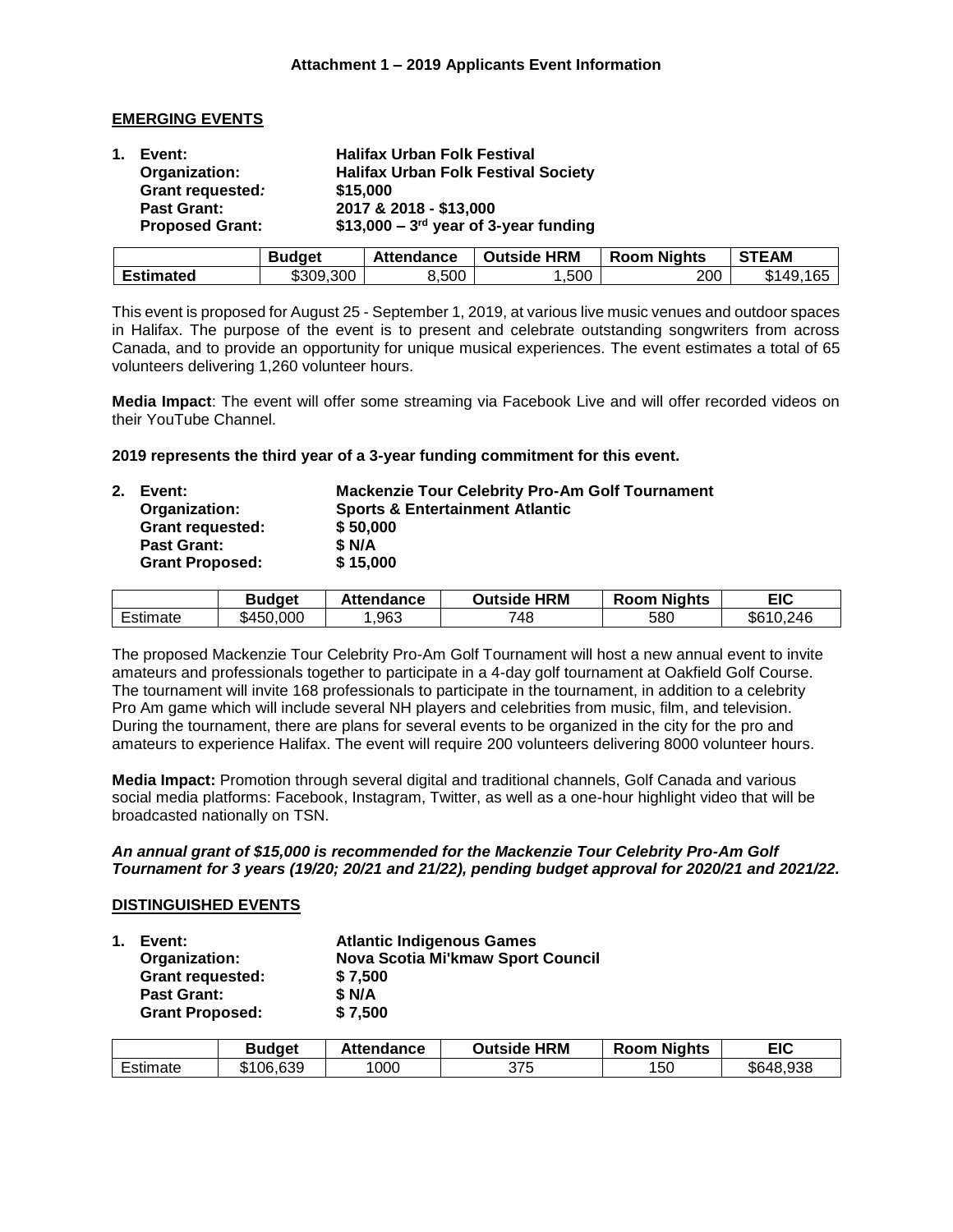The proposed Atlantic Indigenous Games is a multi-sport event taking place at Saint Mary's University and Citadel High School in Halifax. The event will bring together approximately 400 Indigenous athletes under the age of 18 from across the Atlantic provinces to compete and represent their province. The games will consist of Athletics, Badminton, Basketball, Beach Volleyball and Volleyball, and will have both male and female categories. Games will be free to the public to attend. This event will build both excitement and national exposure for the upcoming 2020 Halifax North American Indigenous Games. The event requires 75 volunteers delivering 500 volunteer hours.

**Media Impact:** Promotion though various social media platforms: Facebook, Instagram, and Twitter.

| 2. | Event:<br>Organization: | <b>Baseball Canada 16U Female Nationals</b><br><b>Hammonds Plains Minor Baseball</b> |
|----|-------------------------|--------------------------------------------------------------------------------------|
|    | <b>Grant requested:</b> | \$10,000                                                                             |
|    | <b>Past Grant:</b>      | \$ N/A                                                                               |
|    | <b>Grant Proposed:</b>  | \$10,000                                                                             |
|    |                         |                                                                                      |

|               | <b>Budget</b> | Attendance | <b>HRM</b><br>Outside | <b>Room Nights</b> | EIC                     |
|---------------|---------------|------------|-----------------------|--------------------|-------------------------|
| -<br>Estimate | \$98,000      | 15,000     | 3,205                 | .969               | .530<br>434.<br>ጡ<br>۰D |

The proposed Baseball Canada 16U Female Nationals hosted by Hammonds Plains Minor Baseball is planned to take place in August 2019. The games will be played over a 4-day weekend at Joan and Robert Lenihan Fields in Bedford. The tournament will determine the top 16U female baseball team in the country. Teams will participate from all 10 provinces across Canada and will have an expected attendance of 15,000. This will be the second time that tournament will be held in Halifax with teams representing all 10 provinces. The event will require 75 volunteers delivering 500 volunteer hours.

**Media Impact:** Promotion though various social media platforms: Facebook, Instagram, and Twitter. Baseball scores will be posted in local newspapers and radio. Bell Aliant and CTV Atlantic will also provide coverage to the event.

| 3. Event:               | <b>Canada Cup</b>        |
|-------------------------|--------------------------|
| Organization:           | <b>Volleyball Canada</b> |
| <b>Grant requested:</b> | \$8,000                  |
| <b>Past Grant:</b>      | \$ N/A                   |
| <b>Grant Proposed:</b>  | \$8,000                  |

|                                      | <b>Budget</b> | <b>Attendance</b> | <b>HRM</b><br>Outside | <b>Room Nights</b> | EIC                   |
|--------------------------------------|---------------|-------------------|-----------------------|--------------------|-----------------------|
| $\overline{\phantom{0}}$<br>Estimate | \$569.050     | ,150<br>TZ.       | 1301                  | 3,000              | .309.060<br>m,<br>۰D. |

The proposed Canada Cup volleyball event will be hosted by both Volleyball Canada and Volleyball Nova Scotia and is scheduled to take place at Dalhousie University from July 16-21, 2019. The event will bring together Canada's next generation of high-performance athletes to compete in a National Championship. A total of 40 teams (500 athletes and 75 coaches) will travel to Halifax from Yukon, British Columbia, Alberta, Saskatchewan, Manitoba, Ontario, Quebec, New Brunswick, Newfoundland and Labrador, Prince Edward Island, and across Nova Scotia to compete. The event will require 40 volunteers delivering 400 volunteer hours.

**Media Impact:** Promotion through various social media platforms: Facebook, Instagram, and Twitter, as well as local newspapers and radio. Bell Aliant and CTV Atlantic will also provide coverage to the event.

| 4. | Event:                  | <b>Field Lacrosse Festival &amp; International Professional Field</b> |
|----|-------------------------|-----------------------------------------------------------------------|
|    | Organization:           | <b>Sports &amp; Entertainment Atlantic</b>                            |
|    | <b>Grant requested:</b> | \$50,000                                                              |
|    | <b>Past Grant:</b>      | \$10,000                                                              |
|    | <b>Grant Proposed:</b>  | \$10,000                                                              |

|                 | Budget         | Attendance | <b>Outside HRM</b> | <b>Nights</b><br>Room | EIC           |
|-----------------|----------------|------------|--------------------|-----------------------|---------------|
| <b>Estimate</b> | .785<br>\$259, | 6.240      | 597                | 2.355                 | ,425<br>\$638 |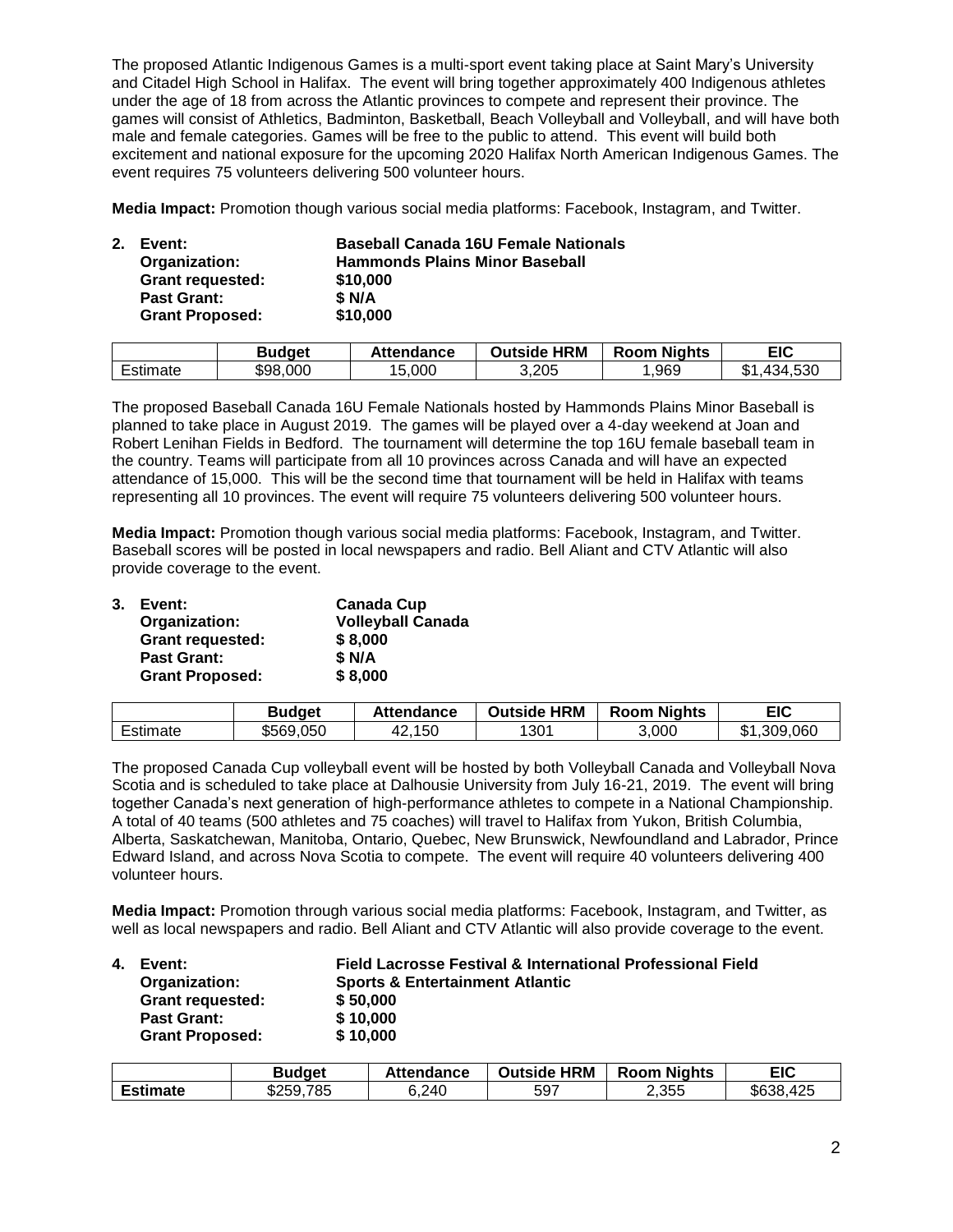The proposed Field Lacrosse Festival & International Professional Field event is a 5-day tournament being held in Wolfville and HRM in September 2019. For the first 3 days the teams will stay in Wolfville, and then travel to Halifax to compete on the HRM Wanderers Grounds. In addition to the youth teams, the tournament will invite two professional lacrosse teams to play a match in Halifax. These athletes will stay in Halifax for a 4-day period. This event requires the help of 50 volunteers delivering 500 volunteer hours.

**Media Impact:** Promotion through Lacrosse Nova Scotia and various social media platforms: Facebook, Instagram, and Twitter.

| 5. | Event:                  | Men's U19 World Floorball      |
|----|-------------------------|--------------------------------|
|    | Organization:           | The Men's U19 WFC Organization |
|    | <b>Grant requested:</b> | \$50,000                       |
|    | <b>Past Grant:</b>      | \$ N/A                         |
|    | <b>Grant Proposed:</b>  | \$20,000                       |
|    |                         |                                |

|          | Budget    | Attendance | <b>Outside HRM</b> | <b>Room Nights</b> | EIC                  |
|----------|-----------|------------|--------------------|--------------------|----------------------|
| Estimate | \$222,000 | 16.000     | ,560               | 5.540              | .433.634<br>ጦጣ<br>১∠ |

The proposed Men's U19 World Floorball Championship is the premier International Floorball Federation (IIF) tournament for the top 16 countries for men under 19. The tournament will mark the  $10<sup>th</sup>$  anniversary of this international championship and the first time being played in North America. The objective for The Men's U19 WFC Organization is to showcase the sport in Halifax. Floorball Canada awarded the event to Nova Scotia due to the municipality's reputation to host marquee national\international events. The event will take place May 8-12, 2019 at the Zatzman Sportsplex in Dartmouth. This event requires the help of 400 volunteers delivering 5,200 volunteer hours.

**Media Impact:** The event will be live streamed through the IIF's YouTube Channel which receives views from over 70 countries. Floorball is currently working with a National TV company such as ESPN to live stream the events.

| 6. | Event:                  | <b>Maritime Race Weekend</b>             |
|----|-------------------------|------------------------------------------|
|    | Organization:           | <b>Maritime Race Weekend Association</b> |
|    | <b>Grant requested:</b> | \$34,000                                 |
|    | <b>Past Grant:</b>      | \$15,000                                 |
|    | <b>Grant Proposed:</b>  | \$15,000                                 |

|               | <b>Budget</b> | Attendance | <b>HRM</b><br>Outside | <b>Room Nights</b> | EIC                   |
|---------------|---------------|------------|-----------------------|--------------------|-----------------------|
| -<br>Estimate | \$341<br>.543 | 8,366      | 1.266                 | .210               | 700<br>06<br>œ<br>JZ. |

The proposed Maritime Race Weekend is named in "Canada's Top 8 Destination Races" by Canadian Running Magazine. The races will take place at Fisherman's Cove in Eastern Passage, and will attract 5,000 runners from Canada, United States, Europe, South America, India and Australia. The event will have 480 volunteers delivering 10,600 volunteer hours.

**Media Impact:** Maritime Race Weekend will be promoted through various social media platforms: Facebook, Instagram, and Twitter.

| 7. | Event:                  | <b>Rugby Festival &amp; International Men's Rugby Match</b> |
|----|-------------------------|-------------------------------------------------------------|
|    | Organization:           | <b>Sports &amp; Entertainment Atlantic</b>                  |
|    | <b>Grant requested:</b> | \$50,000                                                    |
|    | <b>Past Grant:</b>      | \$50,000                                                    |
|    | <b>Grant Proposed:</b>  | \$25,000                                                    |
|    |                         |                                                             |

|               | Budaet       | Attendance | <b>HRM</b><br>Outside | <b>Nights</b><br>Room | <b>EIC</b>                       |
|---------------|--------------|------------|-----------------------|-----------------------|----------------------------------|
| -<br>Estimate | 785<br>\$259 | ,500       | .264                  | 2,055                 | .703<br>m /<br><u>л 1</u><br>۰D. |

The proposed Rugby Festival & International Men's match will consist of youth rugby teams from across Eastern Canada to compete in a weekend 5-day tournament finishing at the Wanderers Grounds. The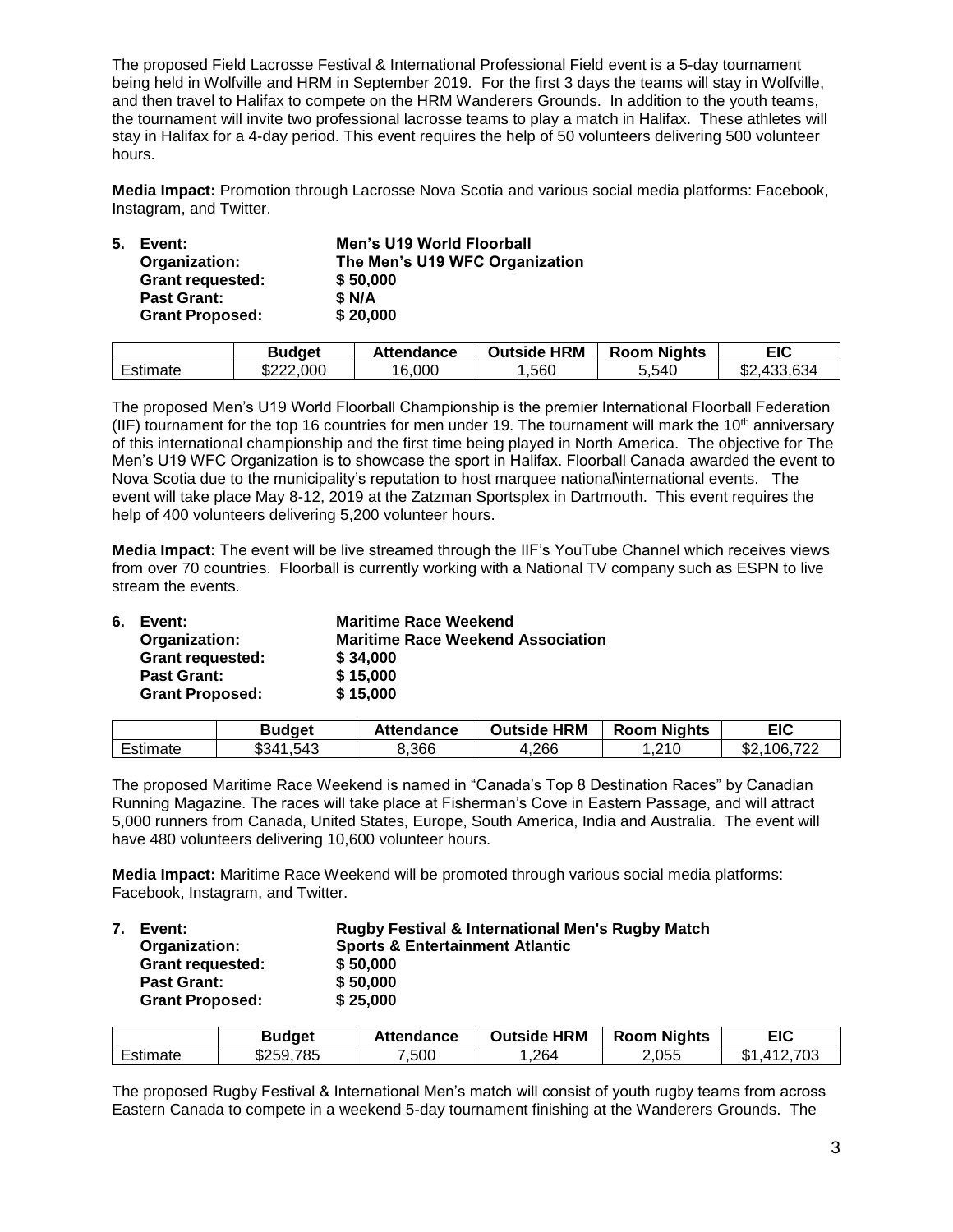youth teams will stay in Wolfville during the week. The tournament will also host two international senior men's rugby teams who will stay in Halifax for 4 days.

**Media Impact:** Promotional postings through Rugby Canada/NS, local newspapers, as well as national & international broadcasts.

| 8. | Event:                  | <b>Soccer Festival &amp; Professional Soccer Friendly</b> |
|----|-------------------------|-----------------------------------------------------------|
|    | Organization:           | <b>Sports &amp; Entertainment Atlantic</b>                |
|    | <b>Grant requested:</b> | \$50,000                                                  |
|    | <b>Past Grant:</b>      | \$50,000                                                  |
|    | <b>Grant Proposed:</b>  | \$25,000                                                  |

|          | <b>Budget</b> | <b>Attendance</b> | <b>Outside HRM</b> | <b>Room Nights</b> | EIC           |
|----------|---------------|-------------------|--------------------|--------------------|---------------|
| Estimate | ,225<br>\$381 | 7,000             | 138                | 2,000              | 780.808<br>٠D |

The proposed Soccer Festival & Professional Soccer Friendly tournament will be played at Acadia University and in Halifax. The teams will compete at Acadia University for the round robin and semi-final games, then onto Halifax to participate in a soccer friendly and compete in the Championship game at the Halifax Wanderers Grounds. In addition to the youth teams, the tournament will invite 30 international athletes to participate in a post-match event. These athletes will stay in Halifax for a 4-day period.

**Media Impact:** Promotional postings through Soccer NS, local newspaper, livestream national

| 9. | Event:                  | Sole Sisters Women's Race Weekend |
|----|-------------------------|-----------------------------------|
|    | Organization:           | Girls Gone Gazelle Run Club       |
|    | <b>Grant requested:</b> | \$15,000                          |
|    | Past Grant:             | \$7.500                           |
|    | <b>Grant Proposed:</b>  | \$7.500                           |
|    |                         |                                   |

|                                       | Budqet                | <b>Attendance</b> | <b>Outside HRM</b> | <b>Room Nights</b> | EIC         |
|---------------------------------------|-----------------------|-------------------|--------------------|--------------------|-------------|
| $\overline{\phantom{0}}$<br>่⊨stımate | $\sim$<br>. R.F<br>77 | 5,000             |                    | .200               | .965<br>۰D. |

The proposed event will take place in June 2019 at the Grahams Grove Park, Dartmouth. The purpose of the event is to encourage girls and women to be active through an untimed 5K walk/run called Sole Sisters and to generate revenue for the free girls' confidence training group: Girls Gone Gazelle Run Club. The Girls Gone Gazelle Run Club is free to its participants (shoes, uniforms, race fees, etc.) and has trained over 350 girls. There are 9 socials (meant to inspire females to walk and run) in Dartmouth; several other pop-up training sessions in HRM that offer walking/running or yoga classes; and up to 9 "on the road" socials that occur in communities throughout Nova Scotia from Yarmouth to Sydney. The event estimates a total of 300 volunteers delivering 1,350 hours.

**Media Impact:** The event does not have a televised or streaming broadcast.

| <b>Slo-Pitch National CoEd National Championships</b> |
|-------------------------------------------------------|
| <b>Slo-Pitch National (Maritimes)</b>                 |
| \$11.185                                              |
| \$ N/A                                                |
| \$5.000                                               |
|                                                       |

|          | <b>Budget</b> | Attendance | <b>HRM</b><br>Outside | <b>Room Nights</b> | EIC         |
|----------|---------------|------------|-----------------------|--------------------|-------------|
| Estimate | 50,850<br>۰D. | ,695       | 580                   | 20                 | \$1,584,569 |

This event is proposed for August 2-5, 2019 and will take place at various baseball fields in HRM. The purpose of the event is to host a Slo-Pitch National baseball tournament. The event is expecting between 50 and 70 teams to participate in the event with an average team size of 13 players per team. The division of play will range from recreational to high level competitive. This event requires the help of 10 volunteers delivering 700 volunteer hours.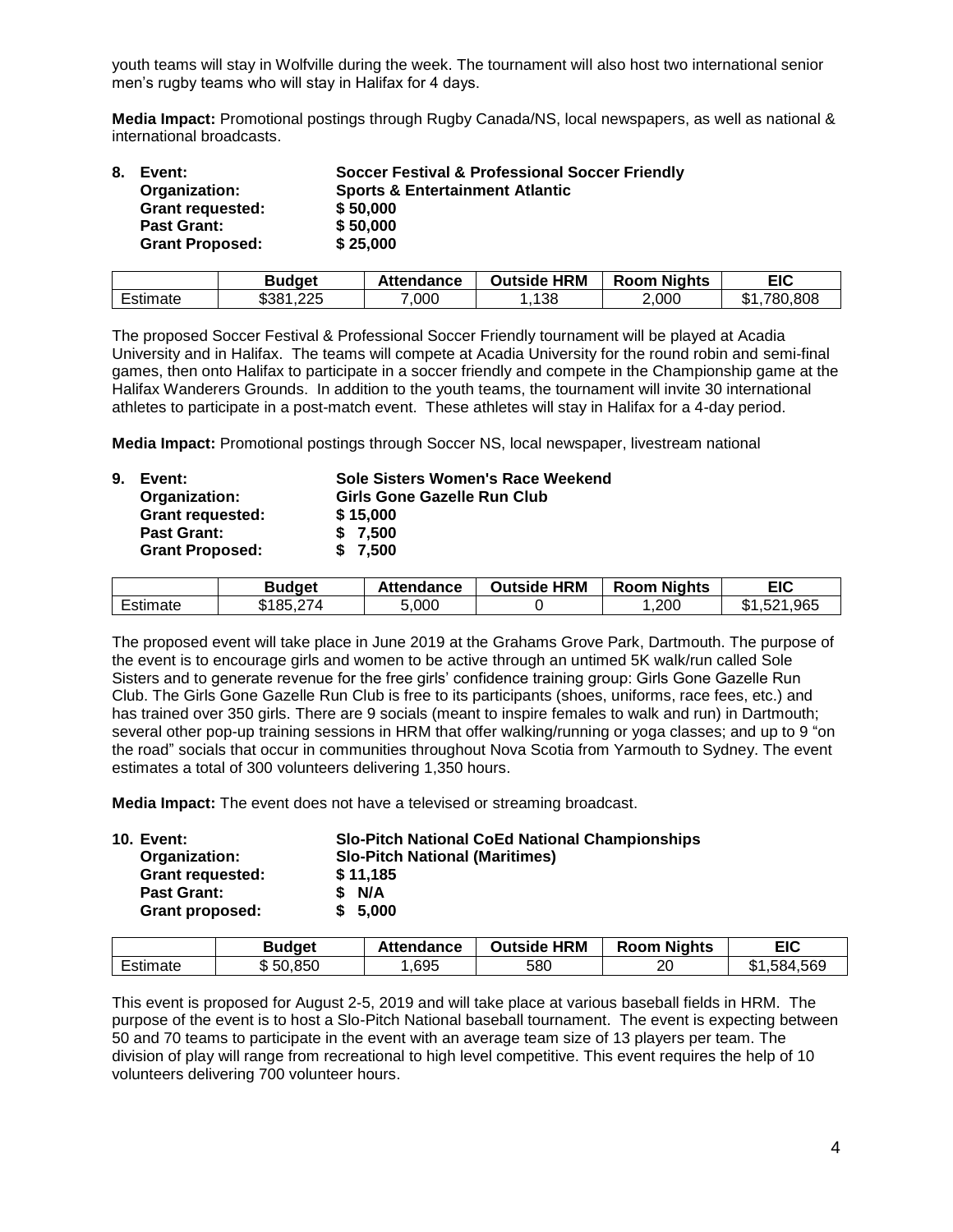# **SIGNATURE EVENTS**

*The STEAM estimates noted are the 2016 amounts, events do not complete an assessment during the 3-year funding cycle.*

| $\mathbf 1$ . | Event:                  | <b>Scotiabank Blue Nose Marathon</b>          |
|---------------|-------------------------|-----------------------------------------------|
|               | Organization:           | <b>Halifax International Marathon Society</b> |
|               | <b>Grant requested:</b> | \$100,000                                     |
|               | <b>Past Grant:</b>      | \$43,500                                      |
|               | <b>Grant Proposed:</b>  | \$50,000                                      |

|          | Budget                 | Attendance | <b>HRM</b><br>Outside | <b>Room Nights</b> | EIC         |
|----------|------------------------|------------|-----------------------|--------------------|-------------|
| Estimate | 1,004,952<br>m,<br>الا | 235, ا     | 7,520                 | ∠,030              | \$5,650,797 |

The proposed 2019 Scotiabank Blue Nose Marathon event is being held throughout Halifax during the weekend of June 6-9 and involves three key pillars of events; walking/running, active living expo, and the Scotiabank Charity Challenge. The marathon event is now in its 15<sup>th</sup> year of operation, and attracts over 10,000 participants of all ages, abilities and fitness levels. Although the marathon has a registration fee, the 2-day Active Living Expo is free to the public to attend. This event requires the help of 1,400 volunteers delivering 6,000 volunteer hours.

**Media Impact:** Promotional clips through CBC TV, radio ads, TV ads, live streaming of the finish line of the event. Various social media platforms: Facebook, Instagram, Twitter.

*An annual grant of \$50,000 is recommended for 3 years (19/20; 20/21; 21/22) to the Scotiabank Blue Nose Marathon pending budget approval for 2020/21 and 2021/22.*

| 2. | Event:                  | <b>CheerExpo National Championships</b>              |
|----|-------------------------|------------------------------------------------------|
|    | Organization:           | <b>Cheer Expo Cheerleading and Dance Events Inc.</b> |
|    | <b>Grant requested:</b> | \$85,000                                             |
|    | <b>Past Grant:</b>      | \$35,000                                             |
|    | <b>Grant Proposed:</b>  | \$35,000                                             |

|                 | <b>Budget</b> | Attendance | <b>HRM</b><br>Outside | <b>Room Nights</b> | EIC             |
|-----------------|---------------|------------|-----------------------|--------------------|-----------------|
| - -<br>∟stimate | \$376,000     | 6,000      | 1,769                 | 2.270              | ,924,989<br>\$4 |

The proposed CheerExpo National Championships will take place March 2020, at the Halifax Forum. The event consists of Cheerleading and dance groups who compete for the top spot in competitive cheerleading. CheerExpo 2020 is also a qualifier for the One Cheer and Dance Finals and the US All Star Federation (USASF) World Championships. The event requires a total of 40 volunteers delivering 500 volunteer hours to make the event a success.

**Media Impact:** This event is not promoted though online streaming due to most of the athletes being minors. Therefore, the event utilizes several local news programs to cover the event, as well as posters and a Facebook page.

### *An annual grant of \$35,000 is recommended for 3 years (19/20; 20/21; 21/22), to CheerExpo National Championships pending budget approval for 2020/21* **and 2021/22.**

| $3_{-}$ | Event:                  | <b>EPIC Dartmouth</b>   |
|---------|-------------------------|-------------------------|
|         | Organization:           | <b>EPIC Multisports</b> |
|         | <b>Grant requested:</b> | \$60,000                |
|         | <b>Past Grant:</b>      | \$27,000                |
|         | <b>Grant Proposed:</b>  | \$27,000                |

|          | Budget    | Attendance | <b>HRM</b><br>Outside⊺ | <b>Room Nights</b> | EIC         |
|----------|-----------|------------|------------------------|--------------------|-------------|
| Estimate | \$430,000 | 8,350      | 2,074                  | 600                | 866.<br>J۷. |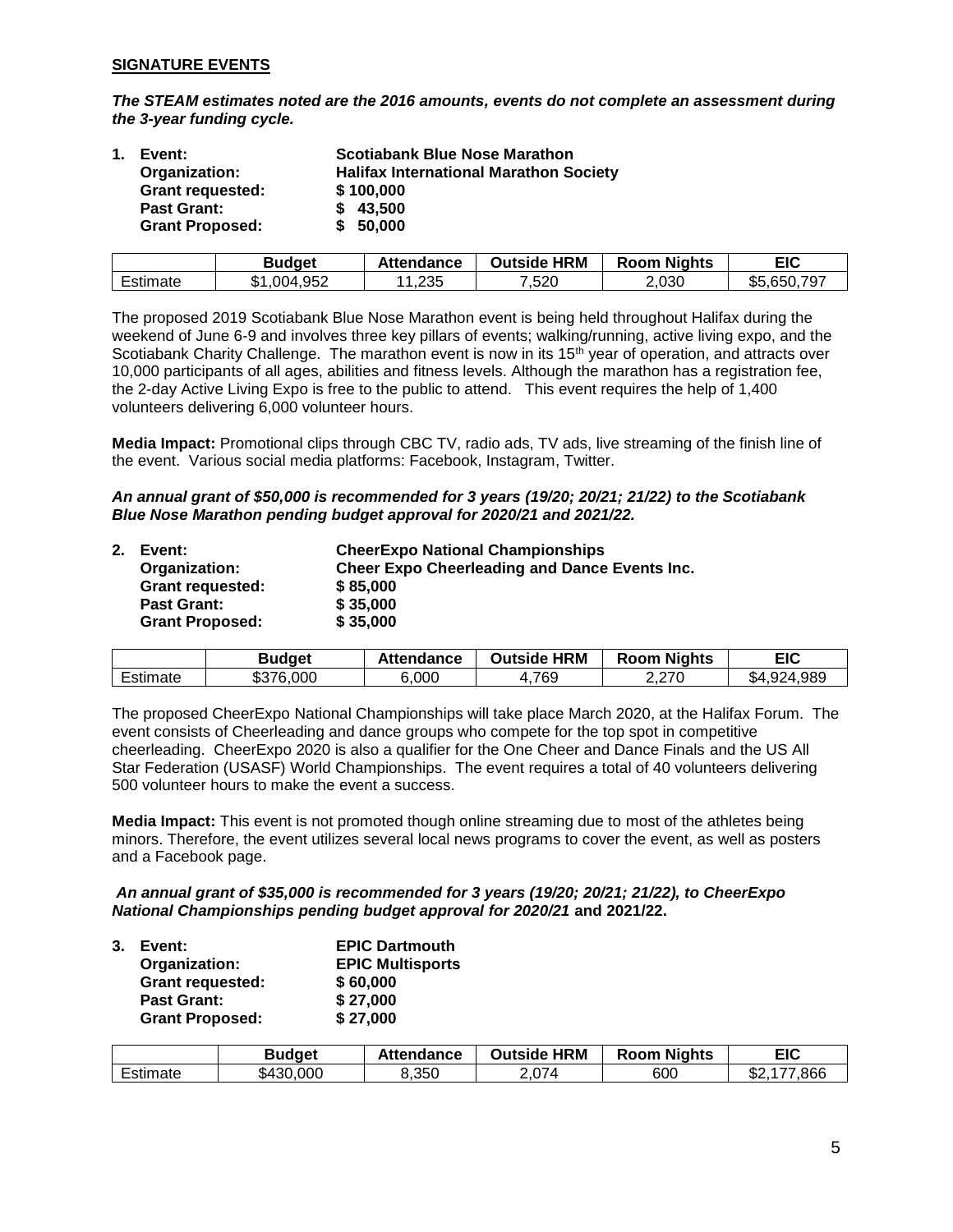The proposed EPIC Canadian Run for Canada event is held over the Canada Day Weekend in Dartmouth at Lake Banook. The event opens with EPIC @ Night, a community hosted party with live music and fireworks. On Saturday, the event continues with an EPIC family picnic, a swim which consists of novice and experienced swimmers, an EPIC Kids Triathlon, and an EPIC Dartmouth Triathlon for both beginner and advanced participants. EPIC is free to spectators and community members to attend; however, a registration fee is applicable for competitor registration. This is a fully volunteer based event. Currently there are 375 volunteers with 8,500 volunteer hours required to make this event a success.

**Media Impact:** This event is not televised, it is publicized using large message boards located around the event location.

*An annual grant of \$27,000 is recommended for 3 years (19/20; 20/21; 21/22), towards Epic Dartmouth pending budget approval for 2020/21 and 2021/22***.** 

| 4. Event:               | <b>FIN Atlantic Film Festival</b>         |
|-------------------------|-------------------------------------------|
| Organization:           | <b>Atlantic Film Festival Association</b> |
| <b>Grant requested:</b> | \$60,000                                  |
| <b>Past Grant:</b>      | \$40,000                                  |
| <b>Grant Proposed:</b>  | \$40,000                                  |

|          | <b>Budget</b> | <b>Attendance</b> | <b>Outside HRM</b> | <b>Room Nights</b> | EIC         |
|----------|---------------|-------------------|--------------------|--------------------|-------------|
| Estimate | 196<br>,888,  | 31,137            | 4,315              | 4,504<br>ıд        | \$6,829,525 |

The proposed FIN Atlantic Film Festival event takes place in multiple locations throughout Halifax during the summer of 2019, continuing into September. The event's purpose is to highlight the work of emerging talent alongside that of established movie makers. FIN event activities will take place at the Lord Nelson Hotel & Suites, Rebecca Cohn, Cineplex Cinemas, Casino Nova Scotia, The Marquee, and Halifax Public Gardens, with additional venues to be announced later. While the events are a combination of ticketed and free, FIN is designed to increase access, equity and reduce economic barriers to cultural activities. In the past five years, FIN Outdoor offers free events to increase access to underserved audiences. This event requires the help of 297 volunteers delivering 2,000 volunteer hours.

**Media Impact:** Promotional items will be broadcasted on TV and radio, social media, bus signs, and Cineplex Cinemas. Various social media forms: Facebook, Instagram and Twitter will also be utilized to promote the event.

*An annual grant of \$40,000 is recommended for 3 years 19/20; 20/21 and 21/22 towards the FIN Atlantic Film Festival pending budget approval for 2020/21* **and 2021/22.**

| 5. | Event:                  | <b>Hal-Con</b>                            |
|----|-------------------------|-------------------------------------------|
|    | Organization:           | <b>Hal-Con Sci-Fi Fantasy Association</b> |
|    | <b>Grant requested:</b> | \$80,000                                  |
|    | <b>Past Grant:</b>      | \$45,000                                  |
|    | <b>Grant Proposed:</b>  | \$45,000                                  |

|          | Budget    | <b>Attendance</b> | <b>Outside HRM</b> | <b>Room Nights</b> | EIC         |
|----------|-----------|-------------------|--------------------|--------------------|-------------|
| Estimate | \$810,000 | ララウ<br>10, r      | 2,533              | 750                | \$2,070,740 |

The proposed Hal-Con is a 3-day event to take place on October 25 - 27, 2019 and offers local comiccons the opportunity to experience the same amenities found in larger cities such as Toronto, New York and San Diego. The event also offers additional activities to benefit the local community. Hal-Con started out as a group of 1,500 attendees, and has since grown to 10,500 over the past 5 years. The event takes place in the Halifax Convention Centre and Scotiabank Center. Hal-Con builds themes like diversity, inclusion, acceptance, celebration, happiness, and friendship through games, talks, workshops, and educational sessions. Hal-Con is a ticketed event with prices ranging from \$5-\$85 and children ages 5 and under attend for free. This event requires the help of 450 volunteers delivering 34,000 volunteer hours.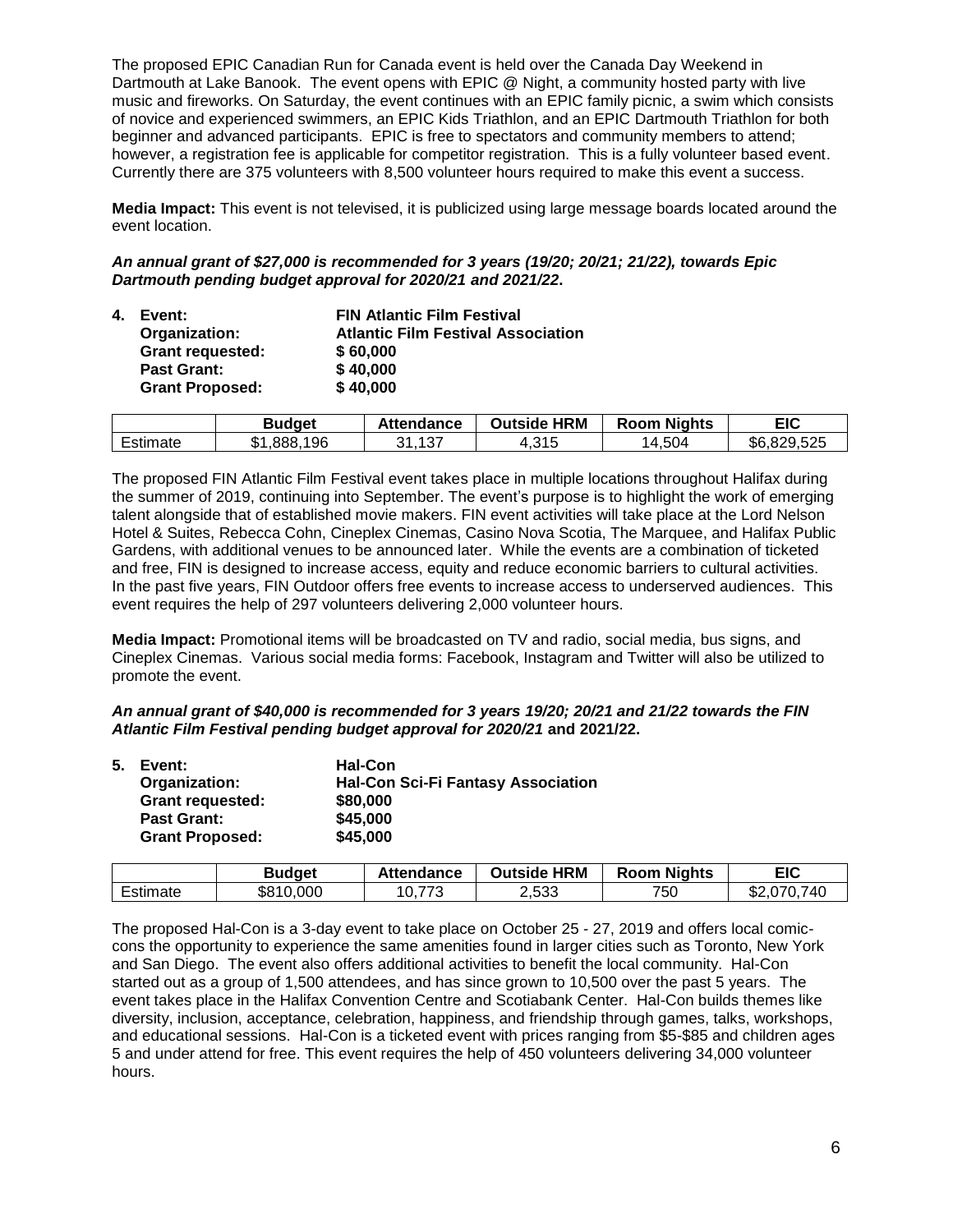**Media Impact:** The event is promoted through Cineplex commercials, TV & radio, print ads, and various levels of social media platforms: Facebook, Instagram, and Twitter.

*An annual grant of \$45,000 is recommended for 3 years (19/20; 20/21; 21/22), to Hal-Con pending budget approval for 2020/21 and 2021/22***.** 

| 6. Event:               | <b>Halifax International Buskers Festival</b> |
|-------------------------|-----------------------------------------------|
| Organization:           | <b>Atlantic Busker Festival Society</b>       |
| <b>Grant requested:</b> | \$65,000                                      |
| <b>Past Grant:</b>      | \$50,000                                      |
| <b>Grant Proposed:</b>  | \$50,000                                      |

|          | Budget        | Attendance | <b>Outside HRM</b> | <b>Room Nights</b> | EIC         |
|----------|---------------|------------|--------------------|--------------------|-------------|
| Estimate | ,000<br>\$431 | 250,000    | 207,030            | 3,052              | \$6,348,378 |

The festival is a free event held during the week of July 31 to August 5, 2019, alongside Natal Day weekend celebrations. It attracts a diverse cross section of visitors, regardless of their economic status, age and cultural background. Throughout the festival, stages are set up along the Halifax waterfront that host hourly shows from noon until 10pm daily. This event requires the help of 180 volunteers delivering 3,000 volunteer hours.

**Media Impact:** The Halifax Buskers Festival does not have any internet or television broadcast. The event is promoted through the Discover Halifax TV commercials and on-line tourism promotion.

*An annual grant of \$50,000 is recommended for 3 years (19/20; 20/21;21/22), to the Halifax International Buskers Festival pending budget approval for 2020/21 and 2021/22***.** 

|  | 7. Event:               | <b>Halifax Comedy Festival</b>         |
|--|-------------------------|----------------------------------------|
|  | Organization:           | <b>Halifax Comedy Festival Society</b> |
|  | <b>Grant requested:</b> | \$30,000                               |
|  | <b>Past Grant:</b>      | \$23,000                               |
|  | <b>Grant Proposed:</b>  | \$25,000                               |

|          | Budget    | Attendance | <b>Outside HRM</b> | <b>Room Nights</b> | EIC       |
|----------|-----------|------------|--------------------|--------------------|-----------|
| Estimate | \$587.833 | 667,،      | 133                | 280                | \$208,165 |

The proposed festival took place in April and was one of 3 comedy festivals that was broadcasted nationally on CBC TV hosting 16 shows in 4 days. The promotional footprint for Ha!ifax ComedyFest also grew with a national CBC contest bringing the winner to Ha!ifax. CBC chose the Ha!ifax Comedy Festival to unveil the newest, Canadian talent. Halifax beat out Just for Laughs and Winnipeg Comedy Festival for this valuable position. The festival occurred at several venues, including Casino Nova Scotia, Seahorse Tavern, Yuk Yuks, Lower Deck, Atlantica Hotel, Brewsters Bar & Grill, Montes Showbar Grill and the Halifax Central Library. The 2019 festival included Laugh @Lunch (free lunch time series at the Halifax Central Library). This year, the festival had over 30 comedians take the stage and included the LGBTQLMAFO Show which was the first show which focused on culture and comedy in the LGBTQ community. The event will require 30 volunteers delivering 550 volunteer hours.

**Media Impact:** The Ha!ifax ComedyFest had 7 of the 16 shows aired on CBC TV.

### *An annual grant of \$25,000 is recommended for 3 years (19/20; 20/21; 21/22), to Halifax Comedy Festival pending budget approval for 2020/21 and 2021/22***.**

| 8. | Event:                  | <b>Halifax Jazz Festival</b>        |
|----|-------------------------|-------------------------------------|
|    | Organization:           | <b>Jazz East Rising Association</b> |
|    | <b>Grant requested:</b> | \$60,000                            |
|    | <b>Past Grant:</b>      | \$45,000                            |
|    | <b>Grant Proposed:</b>  | \$45,000                            |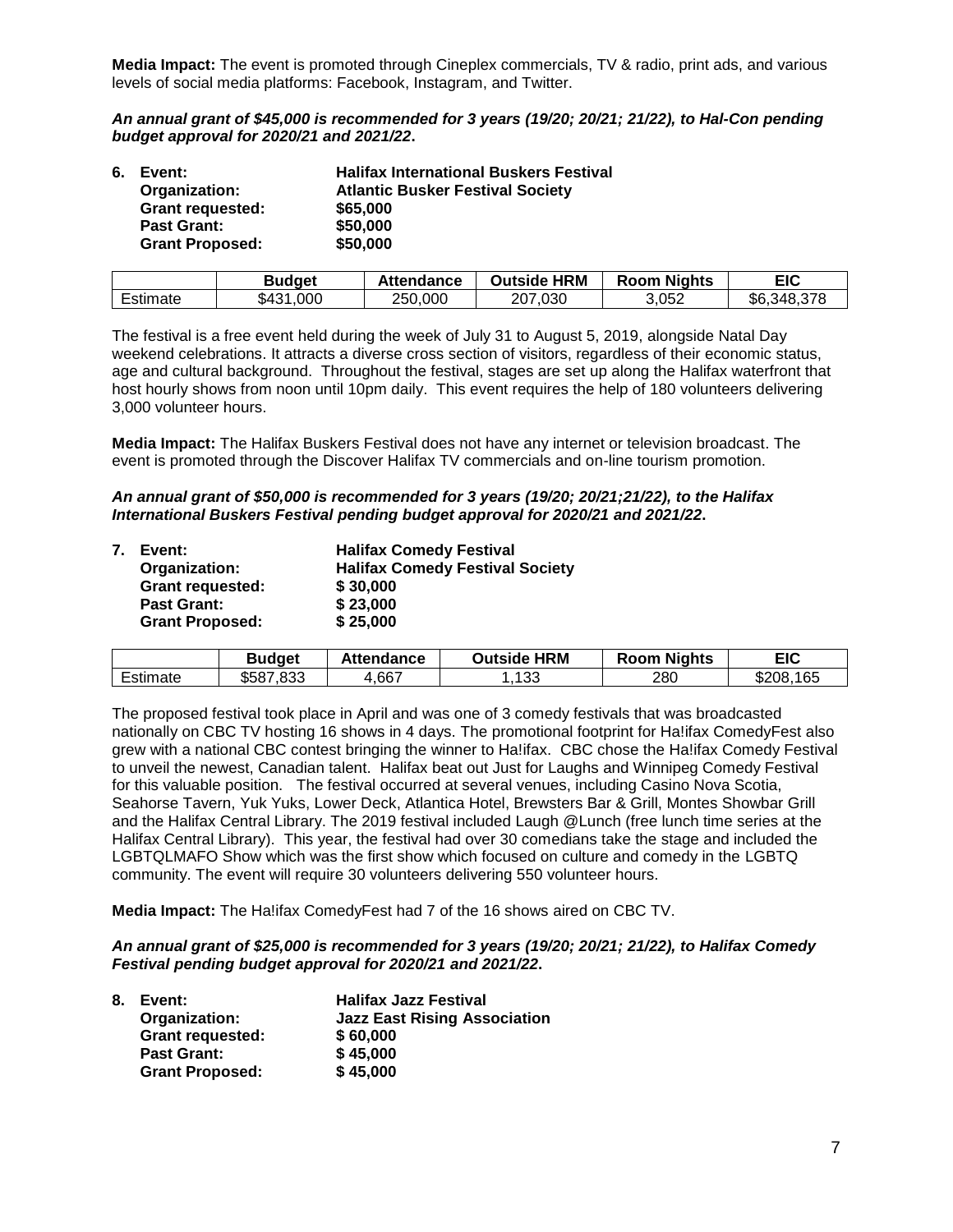|          | Budget                         | Attendance | <b>Outside HRM</b> | <b>Room Nights</b> | EIC                        |
|----------|--------------------------------|------------|--------------------|--------------------|----------------------------|
| ⊨stımate | .500<br>ጥላ<br>297<br>۰D<br>ت ۔ | 60,000     | 181<br>J.          | ,434<br>J.         | .,182,521<br>æη<br>. D.Z., |

The proposed event will take place at 10 sites with the Festival Main Stage located at the Salter Street event space with additional festival shows taking place at the Hydrostone Park, Halifax Central Library, Alderney Gate Public Library and the Dartmouth World Peace Pavilion. The event sites are scheduled to have a mix of free and paid programming, engaging over 458 volunteers delivering 9,200 plus volunteer hours.

**Media Impact:** The Halifax Jazz Festival will be promoted through CTV TV, radio ads, TV ads, live streaming of the finish line of the event. Various social media platforms: Facebook, Instagram, and Twitter.

*An annual grant of \$45,000 is recommended for 3 years (19/20; 20/21; 21/22), to Halifax Jazz Festival East Rising Festival pending budget approval for 2020/21 and 2021/22***.** 

| 9. | Event:                  | <b>Halifax Pop Explosion</b>             |
|----|-------------------------|------------------------------------------|
|    | Organization:           | <b>Halifax Pop Explosion Association</b> |
|    | <b>Grant requested:</b> | \$60,000                                 |
|    | <b>Past Grant:</b>      | \$32,000                                 |
|    | <b>Grant Proposed:</b>  | \$32,000                                 |

|          | Budaet    | Attendance | <b>Outside HRM</b> | <b>Nights</b><br>Room | EIC       |
|----------|-----------|------------|--------------------|-----------------------|-----------|
| Estimate | \$625,650 | 20,000     | 1.375              | 700                   | \$492,023 |

The proposed Halifax Pop Explosion event is scheduled to take place in October 2019 throughout several venues within Halifax. The purpose of the event is to present a world-class festival of new and innovative music and culture attracting an audience of young people between the ages of 18 and 35. The festival has grown to become one of the largest festivals for young people on the East Coast attracting young people from US cities such as Portland, Maine, and Boston, Massachusetts. The event sites are scheduled to have a mix of free and paid programming, engaging over 300 volunteers delivering 3,000 plus volunteer hours.

**Media Impact:** The Halifax Pop Explosion is currently working with MTV to produce a series that highlights the festival and its importance in the Canadian music industry. The event will also be promoted through various social media platforms: Facebook, Instagram and Twitter.

| An annual grant of \$32,000 is recommended for 3 years (19/20; 20/21;21/22), to Halifax Pop |  |
|---------------------------------------------------------------------------------------------|--|
| Explosion event pending budget approval for 2020/21 and 2021/22.                            |  |

| <b>10. Event:</b>       | Royal Nova Scotia International Tattoo                |
|-------------------------|-------------------------------------------------------|
| Organization:           | <b>Royal Nova Scotia International Tattoo Society</b> |
| <b>Grant requested:</b> | \$270,000                                             |
| <b>Past Grant:</b>      | \$94,000                                              |
| <b>Grant Proposed:</b>  | \$94,000                                              |
|                         |                                                       |

|         | Budqet                       | Attendance | <b>HRM</b><br>Outside | २oom Nights | EIC                               |
|---------|------------------------------|------------|-----------------------|-------------|-----------------------------------|
| stimate | .022<br>୨୦२<br>ጦጣ<br>- JAC 2 | 45,912     | 33,576                | 55,343      | .510<br>، ۱5۴<br><b>C</b> 1<br>۰D |

The proposed Royal Nova Scotia International Tattoo will host the POWER OF PEACE and recognize its many forms, including how the resolutions of conflict bring about peace, how humanitarians endeavor to create change, and how the bonds of friendships between participating countries have strengthened over 40 years. The event will be held at the Scotiabank Centre with both matinees and evening shows. This year the Tattoo will offer the audience the opportunity to purchase a special "hash tag camera" to engage the audience during the post show meet and greet, where they can take pictures with the performers, use the special hash tag on Instagram and receive a print of that photo. The Tattoo will require 1,600 volunteers delivering 99,664 volunteer hours.

**Media Impact:** The Tattoo DVD is currently in production with a plan to air on PBS and Eastlink.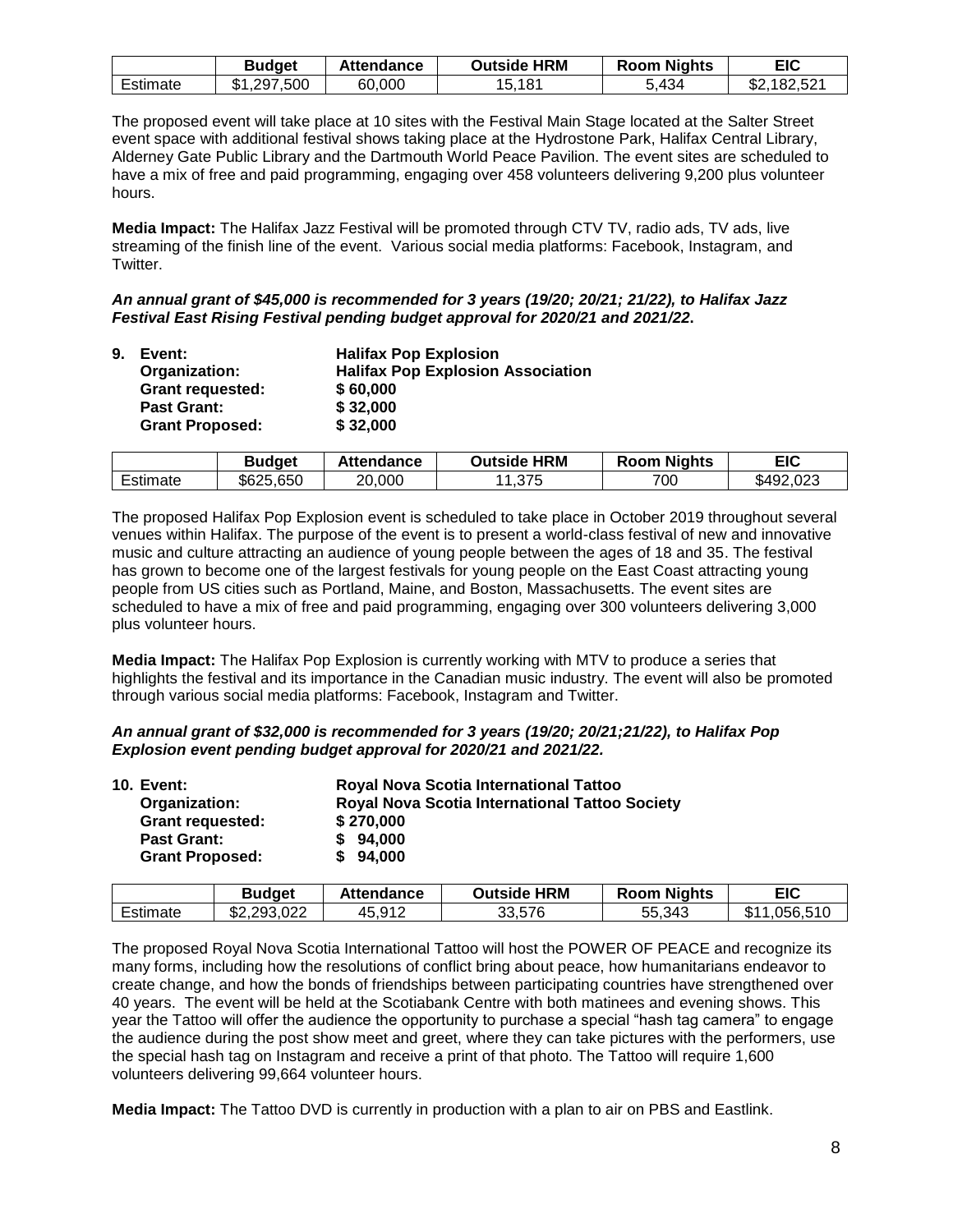*An annual grant of \$94,000 for 3 years (19/20; 20/21; 21/22), is recommended to Royal Nova Scotia International Tattoo event pending budget approval for 2020/21 and 2021/22.*

| 11. Event:              | <b>SEDMHA Minor Hockey Tournaments</b>                             |
|-------------------------|--------------------------------------------------------------------|
| Organization:           | <b>Shearwater East Dartmouth Minor Hockey Association (SEDMHA)</b> |
| <b>Grant requested:</b> | \$50,000                                                           |
| <b>Past Grant:</b>      | \$50,000                                                           |
| <b>Grant Proposed:</b>  | \$50,000                                                           |

|                                                | Budqet        | Attendance  | Outside HRM | <b>Room Nights</b> | EIC             |
|------------------------------------------------|---------------|-------------|-------------|--------------------|-----------------|
| the property of the control of the<br>Estimate | ,651<br>\$501 | ,150<br>42. | 15,300      | .100               | ,696,192<br>ፍ1Ջ |

The proposed SEDMHA Hockey Tournament consists of 5 separate individual divisional Hockey tournaments held over several 4-day periods beginning in November 2019 and carrying on through March 2020. Each tournament will host a major section of the SEDMHA Minor Hockey league which includes the SEDMHA Female division (Nov 28-Dec,2019), the SEDMHA PeeWee division (Dec 5-8,2019), the SEDMHA Novice division (Mar 26-29,2020), the C Championship (March 25, 2020 and the SEDMHA Minor Jamborree (March 26-29,2020). The tournaments will utilize 14-18 arenas across the Municipality with a purpose to celebrate Minor Hockey on the east coast. Each tournament will attract approximately between 8-250 teams depending on the tournament capacity with the final SEDMHA Minor tournament attracting teams across North America and occasionally from Europe. SEDMHA requires 50 volunteers delivering 225 volunteer hours.

**Media Impact:** Promoting though various social media platforms: Facebook, Instagram, Twitter, as well as Team App which will publicize scores and information during all five events.

### *An annual grant of \$50,000 is recommended for 3 years (19/20; 20/21; 21/22), to SEDMHA Hockey Tournament pending budget approval for 2020/21* **and 2021/22.**

### **MAJOR HOSTING EVENT**

# **2022 International Canoe Federation Canoe Sprint World Championships**

**Atlantic Division Canoe Kayak Canada Grant requested: \$ 968,999 Past Grant: Grant Proposed: \$ 800,000**

| <b>Budget</b> | <b>Attendance</b> | Outside | Room          | 201        |
|---------------|-------------------|---------|---------------|------------|
|               |                   | ᄖᇟ      | <b>Nights</b> | <b>CTE</b> |

|          | <b>Budget</b> | <b>Attendance</b> | <b>Outside</b><br><b>HRM</b> | Room<br><b>Niahts</b> | 2019<br><b>STEAM</b> | EIC         |
|----------|---------------|-------------------|------------------------------|-----------------------|----------------------|-------------|
| Estimate | \$10,097,689  | .494<br>107       | 15.000                       | 14.000                | \$8,647,023          | \$8,503,792 |

The proposed event will take place in August 2022 on Lake Banook and features 5 days of formal competition. It will feature the best flatwater canoe and kayak athletes from around the world from up to 90 countries. Able-bodied athletes will compete in kayak and canoe disciplines, and Paracanoe athletes will compete in KL and Va's classes (which resemble kayak and outrigger canoe events). This will be the third time the Senior World Championships will be hosted on Lake Banook with 1997 and 2009 being the previous years. Canoe '22 will offer free access to watch the events for majority of the seating, with one small section reserved for VIP and ticketed seating. The event estimates a total of 800 volunteers delivering 25,000 hours.

**Media Impact:** Promotion though international newspaper, radio, event website, signage, broadcast through live stream to international and local markets. E-blast newsletters to National teams, and various social media platforms: Facebook, Instagram, andTwitter. Media partners include Saltwire Network, Eurosport and CBC Sports.

*A total grant of \$800,000 is recommended towards the 2022 ICF Canoe Sprint Senior World Championships & Wold Championships. Release of the grant is recommended to be paid over 3 budget cycles. The first payment of \$400,000 is recommended to be approved from the current*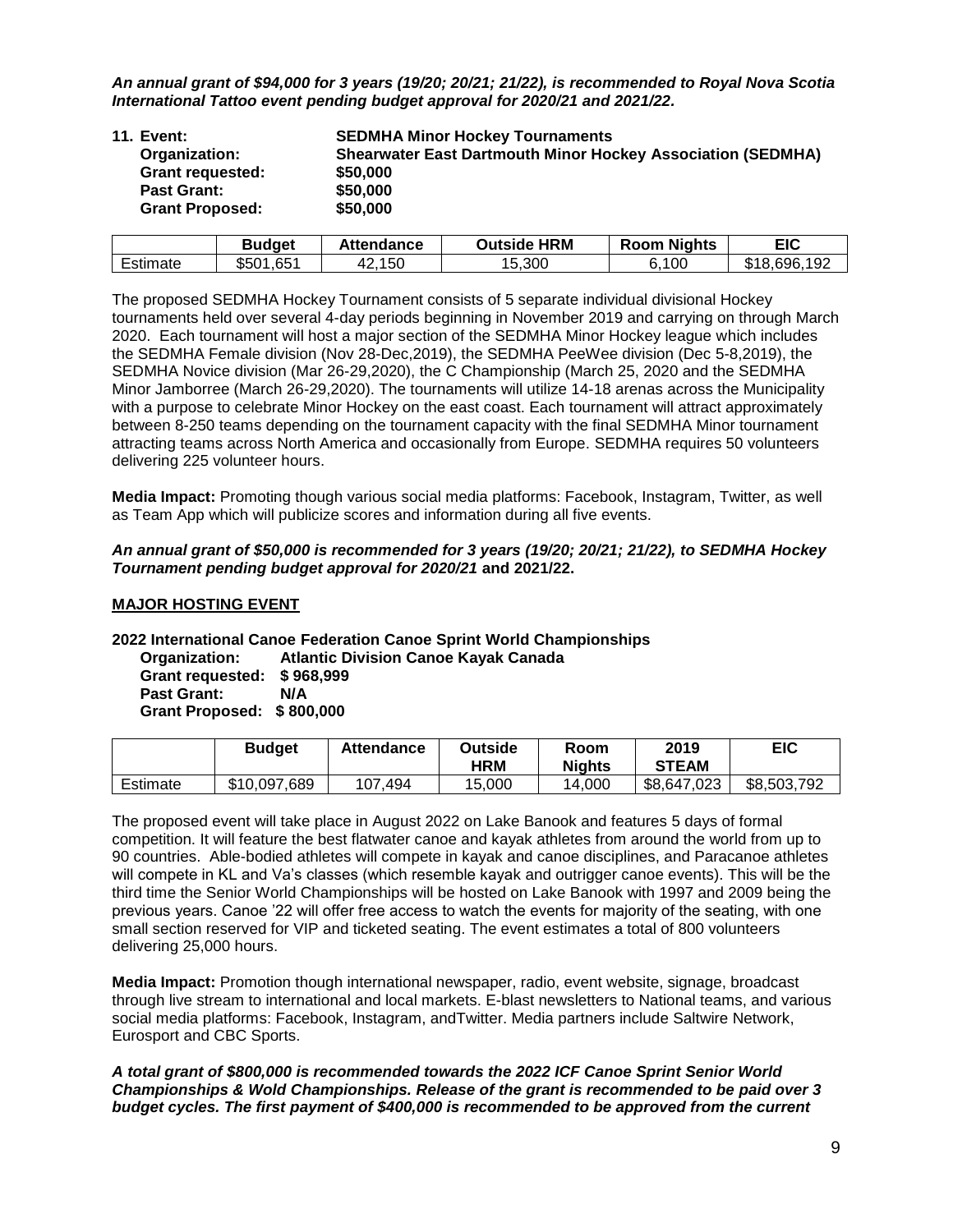*2019/20 budget, the second payment of \$200,000 is recommended pending approval of the 2020/21 budget and the final payment of \$200,000 is recommended pending approval of the 2021/22 budget.*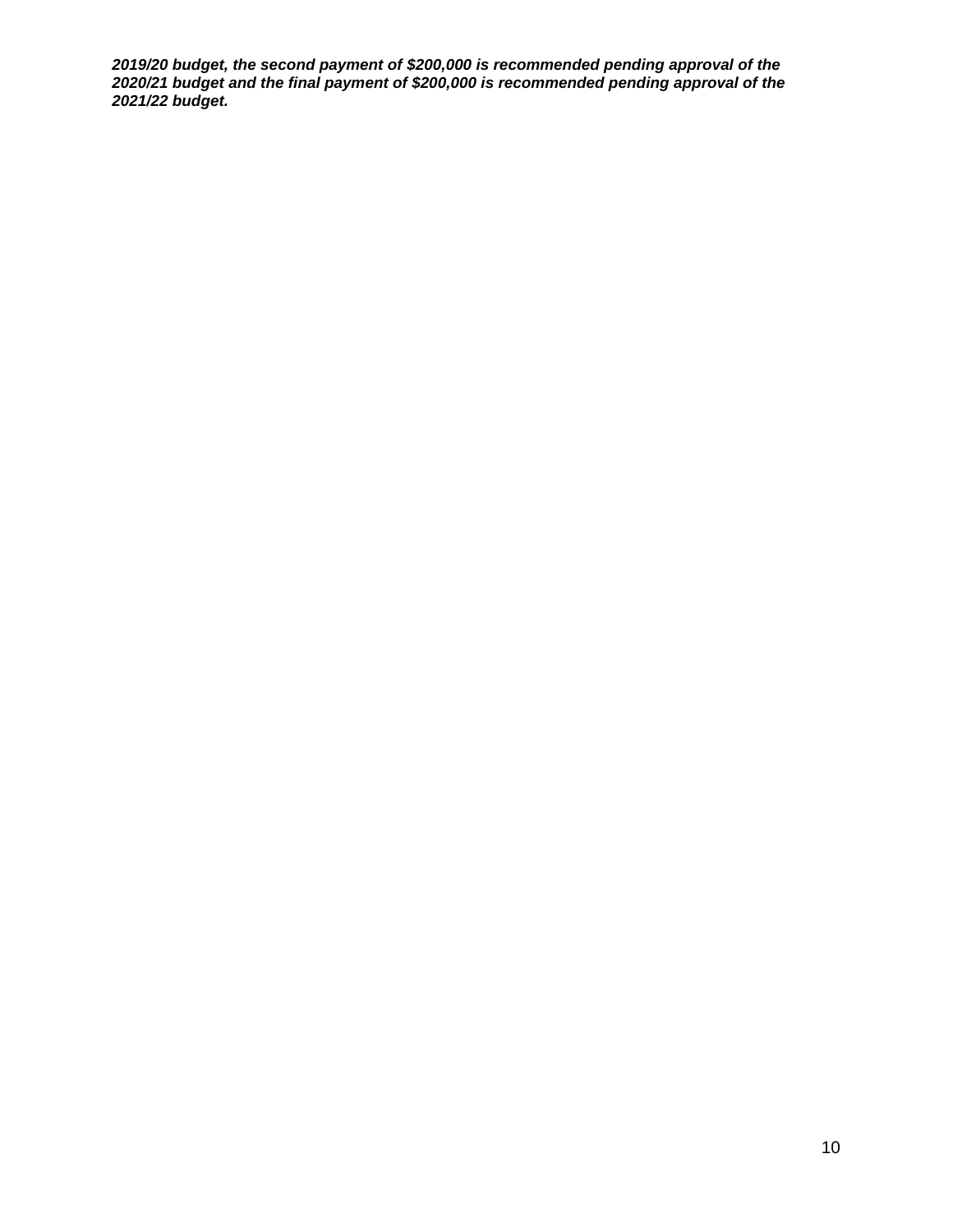# **Attachment 2**

# **2018/19 Tourism Event Program Final Report Information**

# Final Reporting Requirements

The following information is based on a review of the 2018 final reports that are submitted to staff post event. As per Section 34 of the AO it states that "Failure to submit a final report within 120 days of the conclusion of the event or at the end of the approved extension period will result in

- (a) The forfeiture of any remaining grant; and;
- (b) Placement on the Municipality's delinquent organizations list."

The following organizations did not request an extension and did not submit a final report until in some cases 11 months post event. Should this occur in future these events may be placed under "Concerned Status" which may result in a lower event grant; additional conditions on the current grant and any future grant; and discontinuation of the grant term if applicable where issues go unresolved.

Hal-Con Sci-Fi Fantasy Association – Hal-Con Halifax International Marathon Society – Scotiabank Blue Nose Marathon Sports & Entertainment Atlantic – Women's Rugby Sports & Entertainment Atlantic – International Senior Men's Rugby – Canada vs USA Sports & Entertainment Atlantic – Soccer Friendly

# **2018 TOURISM EVENTS**

# **1. EPIC Dartmouth**

# **Date of event: June 29–July 3, 2018**

**Summary**: This event was held around Lake Banook, Grahams Grove, and Shubie Park in Dartmouth. The event consisted of a three day Canadian-themed running race weekend which included a kid's triathlon, a live concert and Canada Day Fireworks. The event had approximately 300 volunteers helping with the event.

**Goals/Changes:** EPIC Dartmouth is considering two potential avenues for 2019; one is to continue focusing on locally multiday running events, and the other is to focus on expanding across the country.

|               | Proposed  | Actual    |
|---------------|-----------|-----------|
| Attendance    | 16.000    | 800       |
| Room Nights   | 600       | 1600      |
| <b>Budget</b> | \$488,375 | \$428,375 |

# **2. Hal-Con**

### **Date of event: October 26–28, 2018**

**Summary:** This event took place at the Scotiabank Centre, Grand Parade Square and the Halifax Convention Centre. The event was a fan-run, comic-con style event combining traditional science fiction and fantasy with the modern comic-con style event. The event had approximately 400 volunteers helping with the event.

**Goals/Changes:** Hal-Con is looking into Halifax as being an annual central gathering location for the Maritimes to celebrate every genre of sci-fi, as well as to increase their presence on a global scale.

|               | Proposed  | Actual    |
|---------------|-----------|-----------|
| Attendance    | 11.000    | 15.000    |
| Room Nights   | 1.000     | 1360      |
| <b>Budget</b> | \$513,080 | \$861,664 |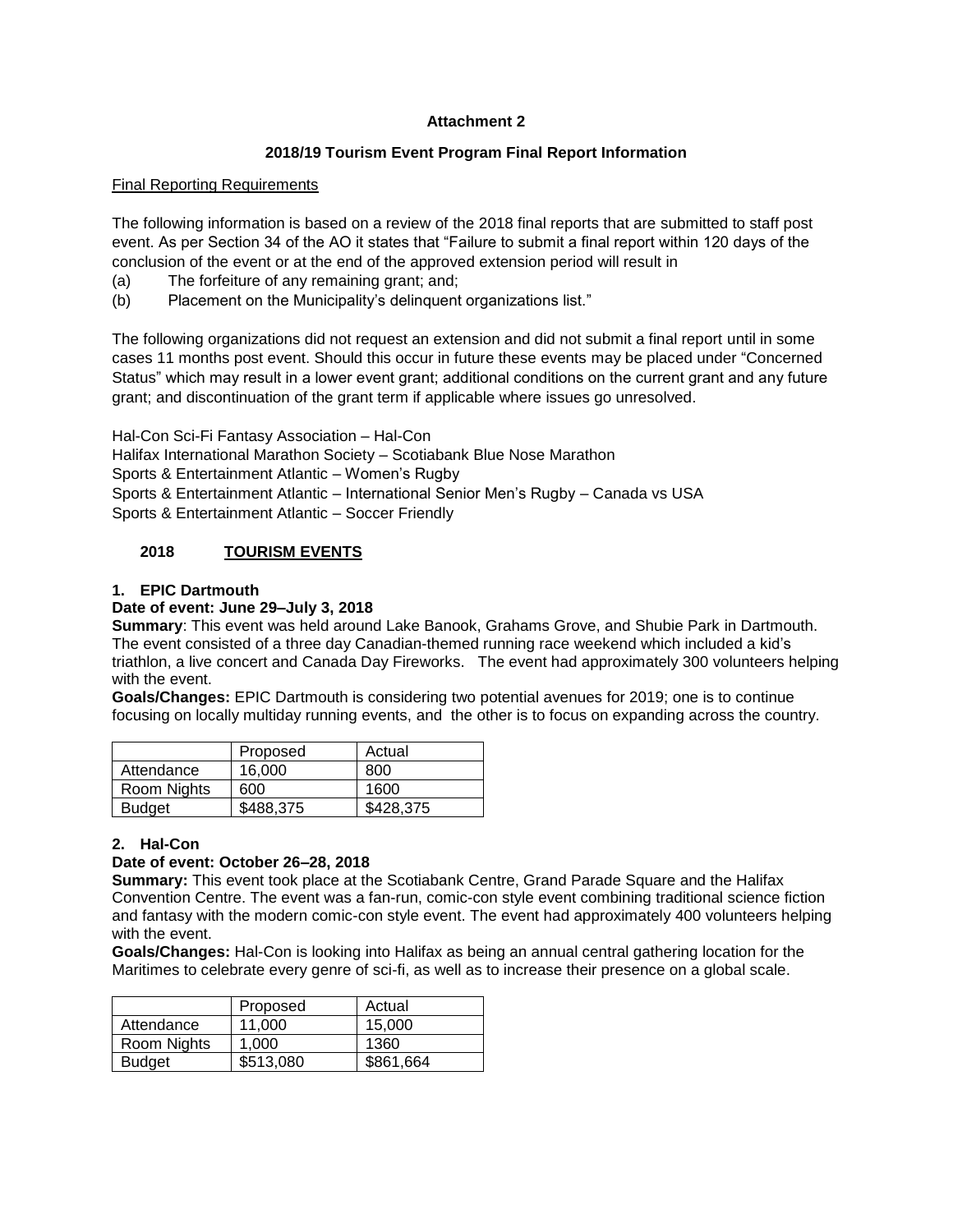# **3. International Senior Men's Rugby Canada vs USA**

# **Date of event: June 23, 2018**

**Summary:** This event was held at the Wanderers Grounds. The event brought a high caliber International Rugby to Halifax, which was broadcasted nationally and internationally though Rugby Canada channels. The event ran contests through local restaurants and various social medial channels to win tickets for the event to help promote the event and increase downtown engagement.

|               | Proposed  | Actual        |
|---------------|-----------|---------------|
| Attendance    | 5.000     | 6.200         |
| Room Nights   | 750       | None Received |
| <b>Budget</b> | \$515,000 | None Received |

### **4. International U20 Women's Rugby – Canada vs England Date of event: August 14, 2018**

**Summary:** This event was held on the Wanderers Grounds.

|               | Proposed  | Actual        |
|---------------|-----------|---------------|
| Attendance    | 5.000     | None Received |
| Room Nights   | 600       | None Received |
| <b>Budget</b> | \$515,000 | None Received |

# **5. Sole Sisters Women's 5K**

### **Date of event: June 9, 2018**

**Summary:** The event took place at the Grahams Grove Park, Dartmouth, in its seventh year. The event attracted women of all ages and included a women's only run to celebrate fitness and friendship. The course included music on course, a hug station, a high-five station, themed water stops, cheer stations, a roller derby course marshal and a chocolate stop. Participation was lower due to concerns over a new race course, but they are confident that numbers will return to 3000+participants in 2019. The event had approximately 300 volunteers helping with the event.

**Goals/Changes:** Sole Sisters plans to take the two popular race events that previously occurred in June and October and move them to a race weekend.

|               | Proposed  | Actual        |
|---------------|-----------|---------------|
| Attendance    | 3.000     | 1.500         |
| Room Nights   | 904       | None Received |
| <b>Budget</b> | \$315,500 | \$317,407     |

# **MAJOR HOSTING**

# **1. 2018 Pan American Canoe Sprint Championships**

### **Date of event: September 13 –16, 2018**

**Summary:** The event was held at Lake Banook in Dartmouth and featured races (including Para) with athletes from 17 different nations. The overall event consisted of activities both in advance and postregatta including training opportunities, educational opportunities for coaches and officials, highlighting the Mi'kmaq culture and building sports capacity and positive legacy through the sport.

|               | Proposed    | Actual    |
|---------------|-------------|-----------|
| Attendance    | 2.010       | 10,000    |
| Room Nights   | 2.575       | 2.700     |
| <b>Budget</b> | \$1,235,520 | \$821,289 |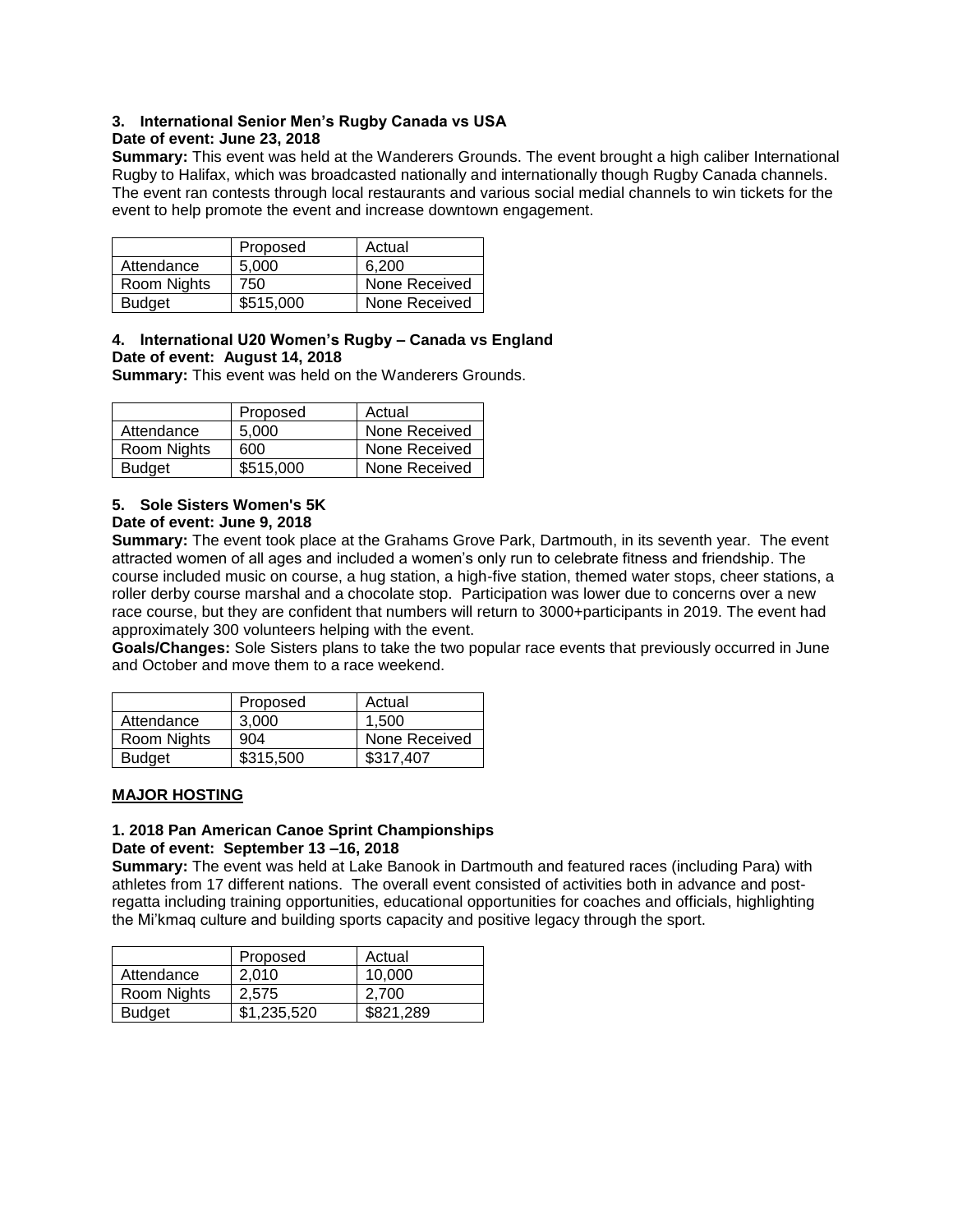# **2019 EVENTS**

The following events were either cancelled, have recently taken place, or are upcoming; therefore, no data is available. Information will be included in the 2020/21 MLSER grant report.

# **1. 2019 Nations Volleyball League**

# **Date of event: N/A**

**Summary:** This event was scheduled to take place in June 2019. The event was cancelled; therefore, no funding was awarded.

### **2. CheerExpo National Championships**

### **Date of event: March 29–31, 2019**

**Summary:** This event was recently held on March 30–31, 2019 at the Halifax Forum. The purpose of the event is to determine the best in all levels of competitive cheerleading.

# **3. 2019 Mastercard Memorial Cup Organization**

### **Date of event: May 17–26, 2019**

**Summary:** The event is scheduled to take place at the Scotiabank Centre and Halifax Convention Centre. The competition will be between the three League Champions (QMJHL, OHL, WHL) and the host team, the Mooseheads, and will determine the winner of the Mastercard Memorial Cup.

# **4. Shearwater East Dartmouth Minor Hockey Association (SEDMHA)**

# **Date of event: November 22–25, 2018 & March 21–April 1, 2019**

**Summary:** The SEDHMA hockey events concluded on April 1, 2019. The events consisted of both female and male hockey players competing in 14 arenas across the Municipality. The purpose of the event was to celebrate Minor Hockey on the east coast.

# **5. U Sports Final 8 Men's National Basketball Championship**

# **Date of event: March 7–10, 2019**

**Summary:** The event was held on March 7–10, 2019, at the Scotiabank Centre. The purpose of the event is to determine the U Sports National Basketball Champion after four days of high-quality university basketball showcasing up and coming talent from the region.